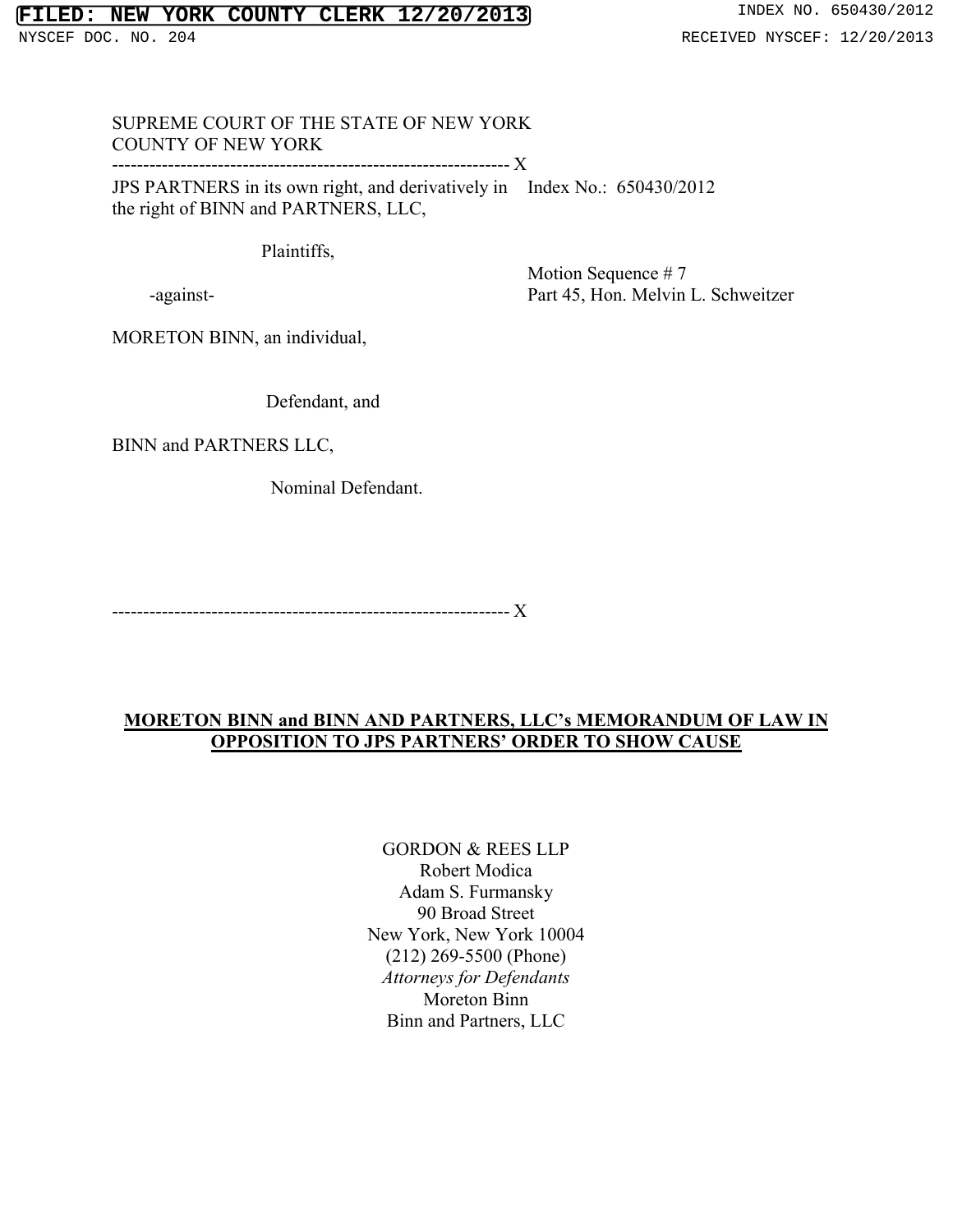# **TABLE OF CONTENTS**

|           |           |    |                                                                                                                                                                                                                                                                                                                            | Page |
|-----------|-----------|----|----------------------------------------------------------------------------------------------------------------------------------------------------------------------------------------------------------------------------------------------------------------------------------------------------------------------------|------|
|           |           |    |                                                                                                                                                                                                                                                                                                                            |      |
|           |           |    |                                                                                                                                                                                                                                                                                                                            |      |
|           | A.        |    |                                                                                                                                                                                                                                                                                                                            |      |
|           | <b>B.</b> |    | Moreton Binn's Personal Guarantee of Binn and Partners' Credit Facility,                                                                                                                                                                                                                                                   |      |
|           | $C$ .     |    | The Formation of XpresSpa, Securing the Necessary Capital Infusion, and                                                                                                                                                                                                                                                    |      |
|           | D.        |    |                                                                                                                                                                                                                                                                                                                            |      |
|           |           |    |                                                                                                                                                                                                                                                                                                                            |      |
|           |           |    |                                                                                                                                                                                                                                                                                                                            |      |
|           |           |    |                                                                                                                                                                                                                                                                                                                            |      |
| I.        |           |    | The Contribution of Binn and Partners' Assets to its Subsidiary, XpresSpa, Did                                                                                                                                                                                                                                             |      |
|           | A.        |    | Under New York Law, Placement of the LLC's Assets Into a Subsidiary<br>was Not a "Transfer of Substantially All of the Assets" of the Company  9                                                                                                                                                                           |      |
|           | <b>B.</b> |    | Even if the Operating Agreement's Reference to the "Transfer of<br>Substantially All of the Assets of the Company" is Ambiguous, Parol<br>Evidence Plainly Demonstrates that the Operating Agreement Did Not<br>Contemplate Dissolution Without a Liquidity-Generating Event  13                                           |      |
|           |           | 1. | To the Extent the Provision of the Operating Agreement Referring<br>to the "Transfer of Substantially All of the Assets of the Company"<br>is Not Clearly Defined Under New York Law, the Term is                                                                                                                          |      |
|           |           | 2. | Parol Evidence Demonstrates that the Operating Agreement<br>Contemplated Dissolution Only Upon a Liquidity-Generating                                                                                                                                                                                                      |      |
| $\prod$ . |           |    | Even if the Contribution of Binn and Partners' Assets to its Subsidiary<br>Constituted an "Event of Dissolution" Under the Original Terms of the Operating<br>Agreement, a Duly-Authorized Clarifying Amendment Permits the Company's<br>Continued Operations and Forecloses Plaintiffs' Attempt at Forced Liquidation  15 |      |
|           | A.        |    | Mr. Binn Had Broad Authority to Issue a Clarifying Amendment to the                                                                                                                                                                                                                                                        |      |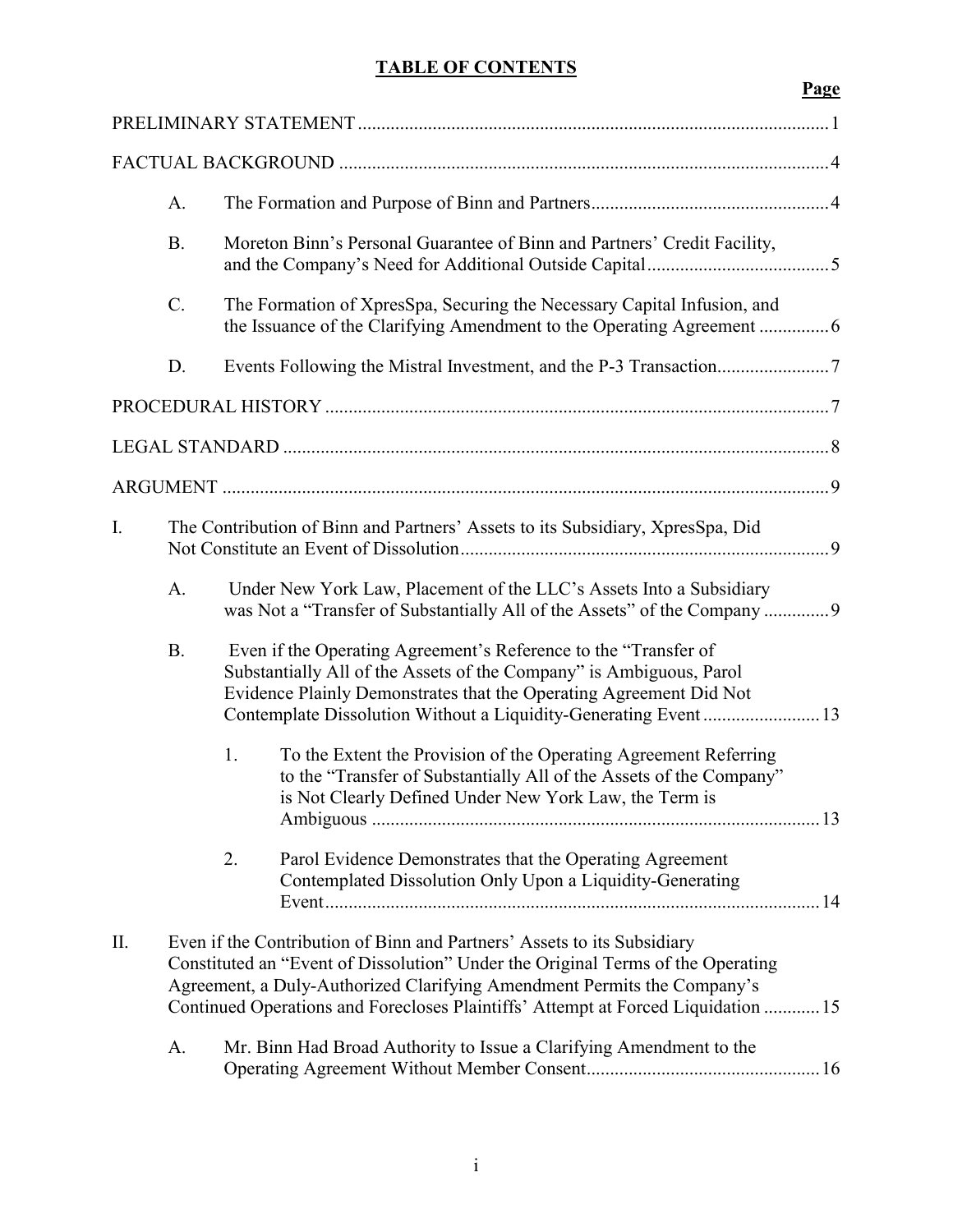# **TABLE OF CONTENTS**

# **Page**

|             | В.            | Even if the Amendment Varied the Dissolution Provisions, the Variance<br>Was Not "Adverse" to Plaintiffs' Interests and Did Not Require Their |    |
|-------------|---------------|-----------------------------------------------------------------------------------------------------------------------------------------------|----|
| III.        |               | PLAINTIFFS' REQUEST TO AMEND THE COMPLAINT MUST BE DENIED 20                                                                                  |    |
|             |               | IV. PLAINTIFFS' REQUEST FOR AN ACCOUNTING MUST BE DENIED 22                                                                                   |    |
| $V_{\cdot}$ | <b>DENIED</b> | PLAINTIFFS' REQUEST TO STAY THE P-3 TRANSACTION MUST BE                                                                                       | 23 |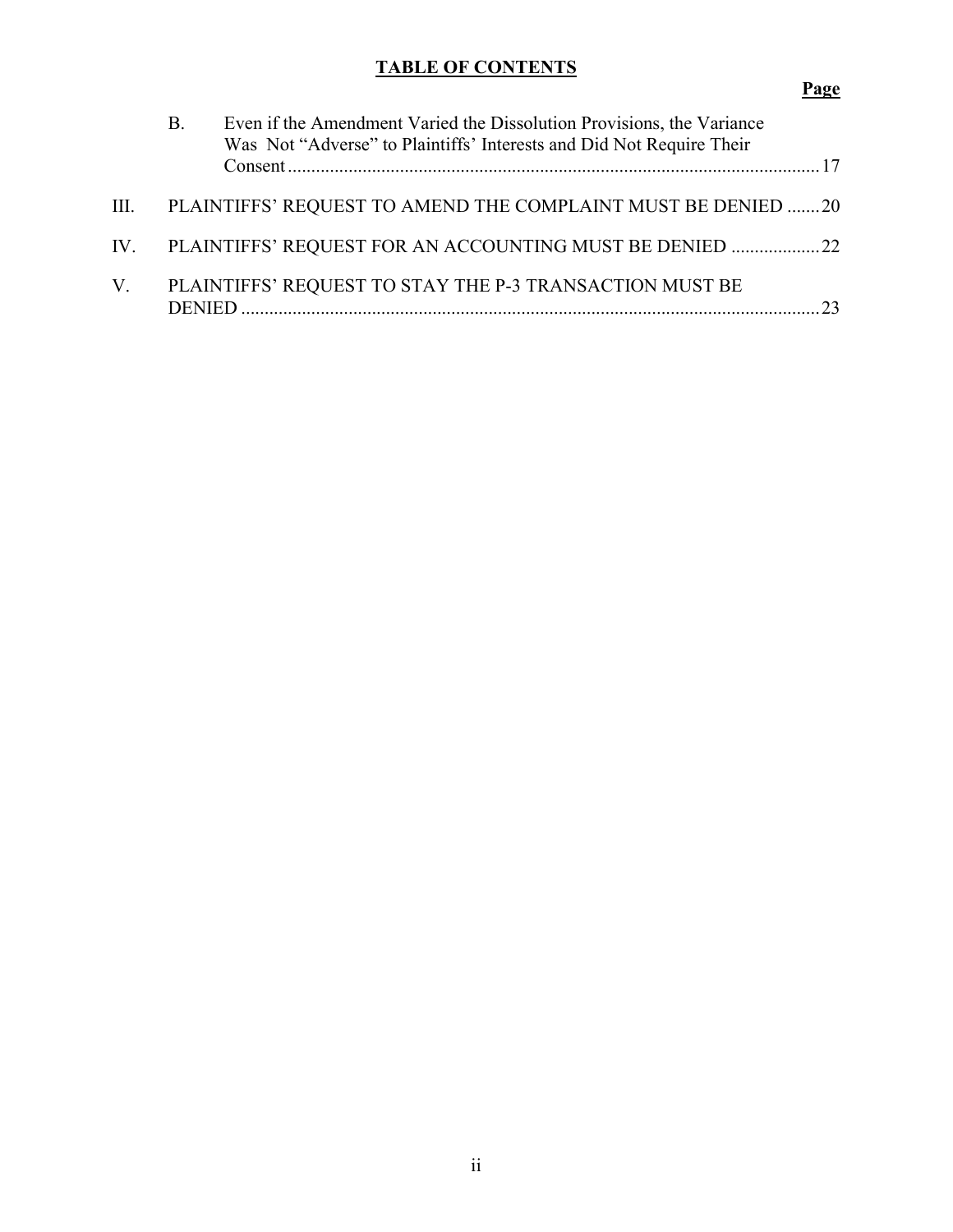# **TABLE OF AUTHORITIES**

**Cases**

# **Page(s)**

| A.L. Eastmond & Sons, Inc. v Keevily, Spero-Whitelaw, Inc.,                                                                    |  |
|--------------------------------------------------------------------------------------------------------------------------------|--|
| Adam v. Cutner & Rathkopf,                                                                                                     |  |
| Aetna Ins. Co. v. Capasso,                                                                                                     |  |
| Alvarez v. Prospect Hosp.,                                                                                                     |  |
| Barasch v. Williams Real Estate Co.,<br>33 Misc.3d 1219(A), 2011 N.Y. Slip Op. 51979(U) (Sup. Ct., NY County 2011)12, 13       |  |
| Bencivenga & Co., CPAs, P. C. v. Phyfe,                                                                                        |  |
| Blaustein v. Lazar Borck & Mensch,                                                                                             |  |
| Brad H. v. City of New York,                                                                                                   |  |
| Clemente Latham Concrete v Integrity Masonry, Inc.,<br>2013 N.Y. Misc. LEXIS 3842 (Sup Ct, Albany County, Aug. 28, 2013)20     |  |
| Dukas v. Davis Aircraft Prods. Co.,                                                                                            |  |
| Dykeman v. Heht,                                                                                                               |  |
| Fernandez v. HICO Corp.,                                                                                                       |  |
| Fernandez v. Price,                                                                                                            |  |
| Gell-Tejada v Macy's Retail Holding Inc.,<br>2012 NY Slip Op 32179(U), 2012 N.Y. Misc. LEXIS 4013, 6 (Sup Ct, Rockland County, |  |
| Gerard v. Cahill,                                                                                                              |  |
|                                                                                                                                |  |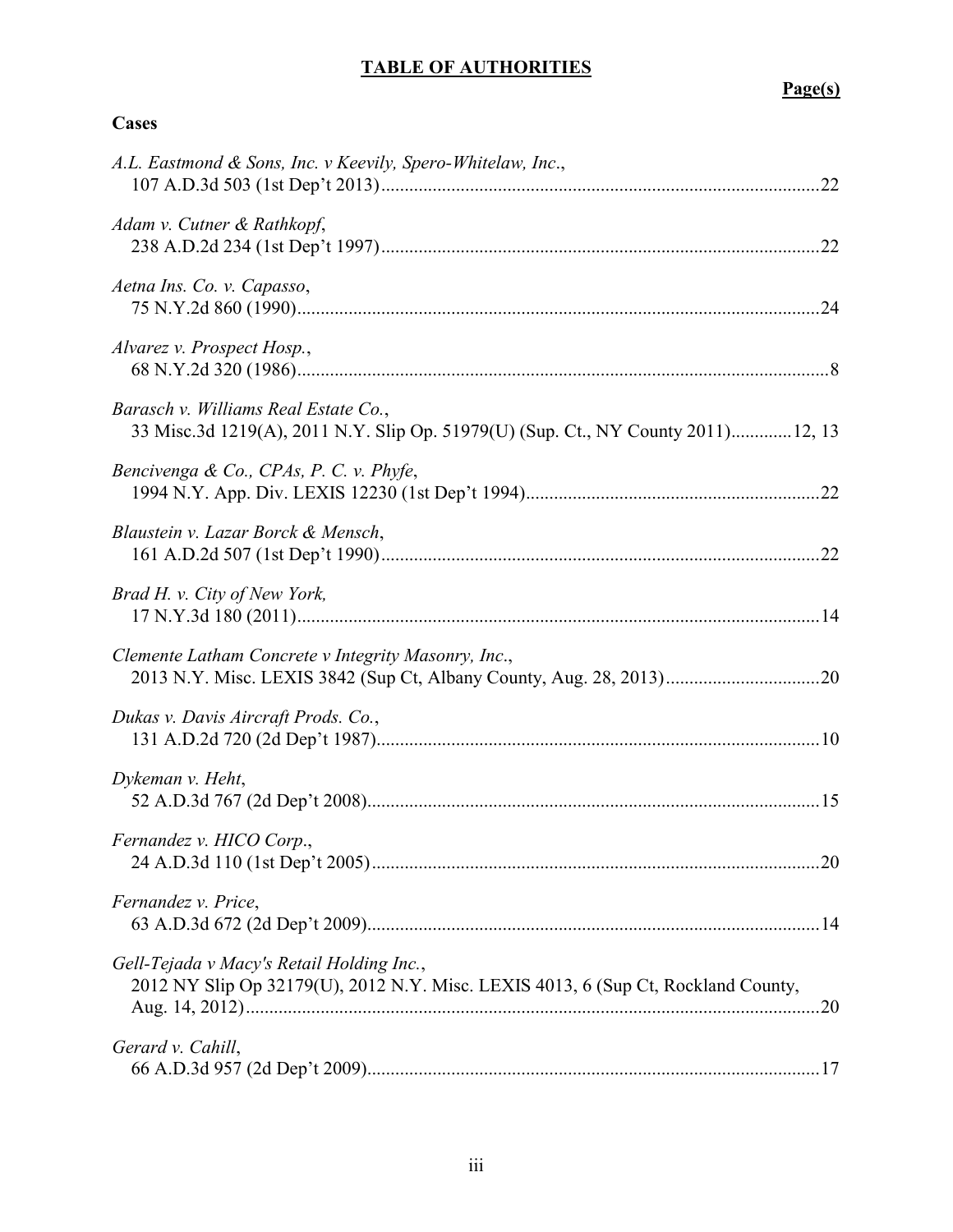# **TABLE OF AUTHORITIES**

# **Page(s)**

| Givati v. Air Techniques, Inc.,                                                            |  |
|--------------------------------------------------------------------------------------------|--|
| Grossman v. Laurence Handprints-N.J.,                                                      |  |
| In re Abady,                                                                               |  |
| In re Hausman,                                                                             |  |
| JEM Transp. Corp. v Blennau,                                                               |  |
| Kastle v. Steibel,                                                                         |  |
| Kingston v. Breslin,                                                                       |  |
| Madison Ave. Leasehold, LLC v Madison Bentley Assoc. LLC,                                  |  |
| Mallory Factor, Inc. v. Schwartz,                                                          |  |
| Matter of Rice,                                                                            |  |
| MBIA Ins. Corp. v Greystone & Co., Inc.,                                                   |  |
| Mobilevision Med. Imaging Svcs., LLC v. Sinai Diagnostic & Interventional Radiology, P.C., |  |
| Palazzo v Palazzo,                                                                         |  |
| Resnick v. Karmax Camp Corp.,                                                              |  |
| Rotuba Extruders, Inc. v. Ceppos,                                                          |  |
| Russell v Town of Brookhaven,                                                              |  |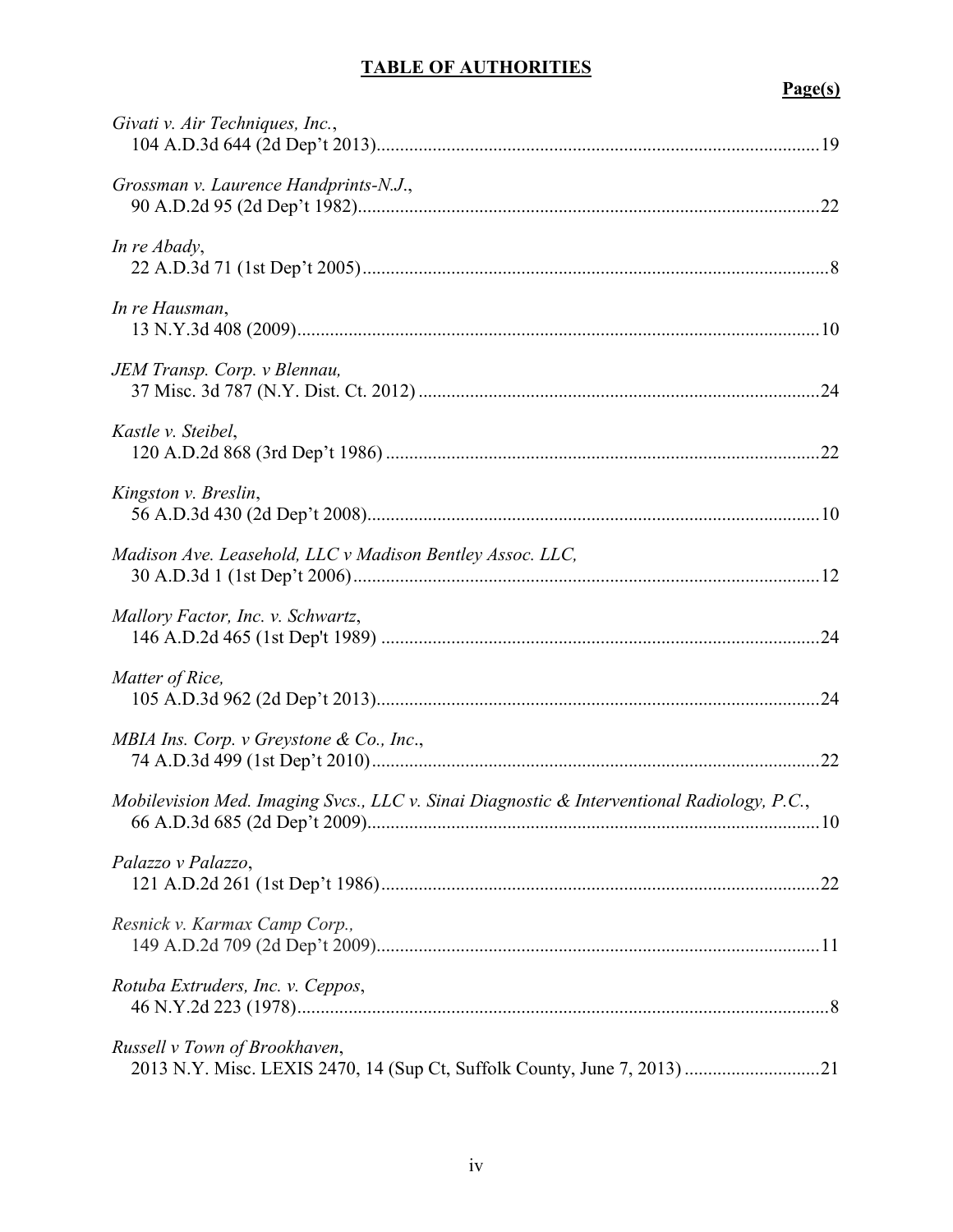# **TABLE OF AUTHORITIES**

**Page(s)**

| TIC Holdings LLC v. HR Software Acquisition Grp., Inc.,<br>194 Misc.2d 106 (Sup. Ct., NY County 2002), aff'd 301 A.D.2d 414 (1st Dep't 2003)11 |
|------------------------------------------------------------------------------------------------------------------------------------------------|
| Tiger Sec. Group, Inc. v. State,<br>17 Misc.3d 1129(A), 2007 N.Y. Slip Op. 52190(U) (N.Y. Ct. Claims 2007)  18                                 |
| Treeline 990 Stewart Partners, LLC v. RAIT Atria, LLC,                                                                                         |
| Unitel Telecard Distrib. Corp. v Nunez,                                                                                                        |
| <b>Statutes</b>                                                                                                                                |
| N.Y. Business Corporation Law                                                                                                                  |
| N.Y. Business Corporations Law                                                                                                                 |
| N.Y. LLC Law                                                                                                                                   |
| N.Y. LLC Law                                                                                                                                   |
| New York Civil Practice Law & Rules                                                                                                            |
| New York Civil Practice Law & Rules                                                                                                            |
| New York Debtor and Creditor Law                                                                                                               |
| New York Debtor and Creditor Law<br>21                                                                                                         |
| New York Debtor and Creditor Law                                                                                                               |
| <b>Other Authorities</b>                                                                                                                       |
| Ribstein and Keatinge on Limited Liability Companies,                                                                                          |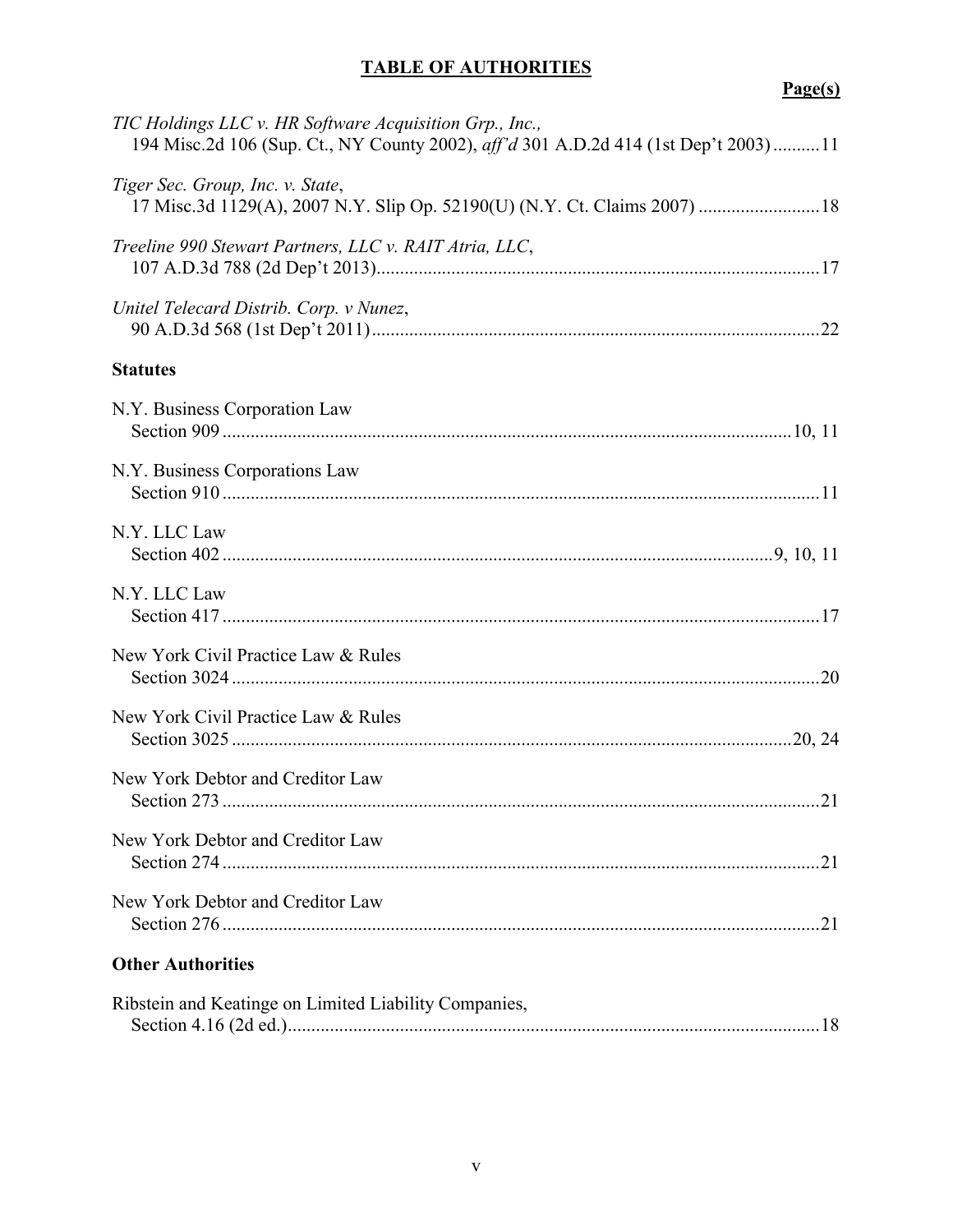Defendants Moreton Binn ("Binn") and Binn and Partners, LLC ("Binn and Partners" or the "LLC") respectfully submit this memorandum of law, together with the supporting affidavits of Moreton Binn and Mark Beidel, in opposition to the application by which Plaintiffs JPS Partners ("JPS" or "Plaintiffs") seek (for the second time) an order directing the dissolution of Binn and Partners, along with various other forms of relief.

### **PRELIMINARY STATEMENT**

Plaintiffs' effort to seek dissolution of Binn and Partners is an improper and premature attempt to squeeze liquidity from an illiquid long-term investment. Over the last thirteen years, JPS Partners, along with other investors, contributed capital to a business venture intended to develop, build, and promote the growth of spas in major airports. To obtain an interest in this venture and reap the potential rewards that the eventual sale of the business might bring, JPS invested approximately \$500,000 in the Binn and Partners limited liability company. As Plaintiffs were well aware at the time of their investment, the operating agreement governing the LLC provides Moreton Binn with substantial control over the direction, operations, and strategic plans of the business. By contrast, Plaintiffs – along with the other members of the LLC – were to be passive investors who, contingent upon the growth and success of the airport spa business, would profit upon that business' eventual sale.

Now, despite the plain terms of the LLC's Third Amended Operating Agreement (Ex. A, the "Operating Agreement" or "OA") and the ongoing efforts of Moreton Binn and others to build and develop the airport spa business with an eye towards an eventual sale – and despite the lack support from their fellow investors – Plaintiffs seek to distort the Operating Agreement and secure an early exit from their investment. They argue that the structure of a relatively routine plan to infuse much-needed cash into the business, thereby promoting its ultimate opportunity for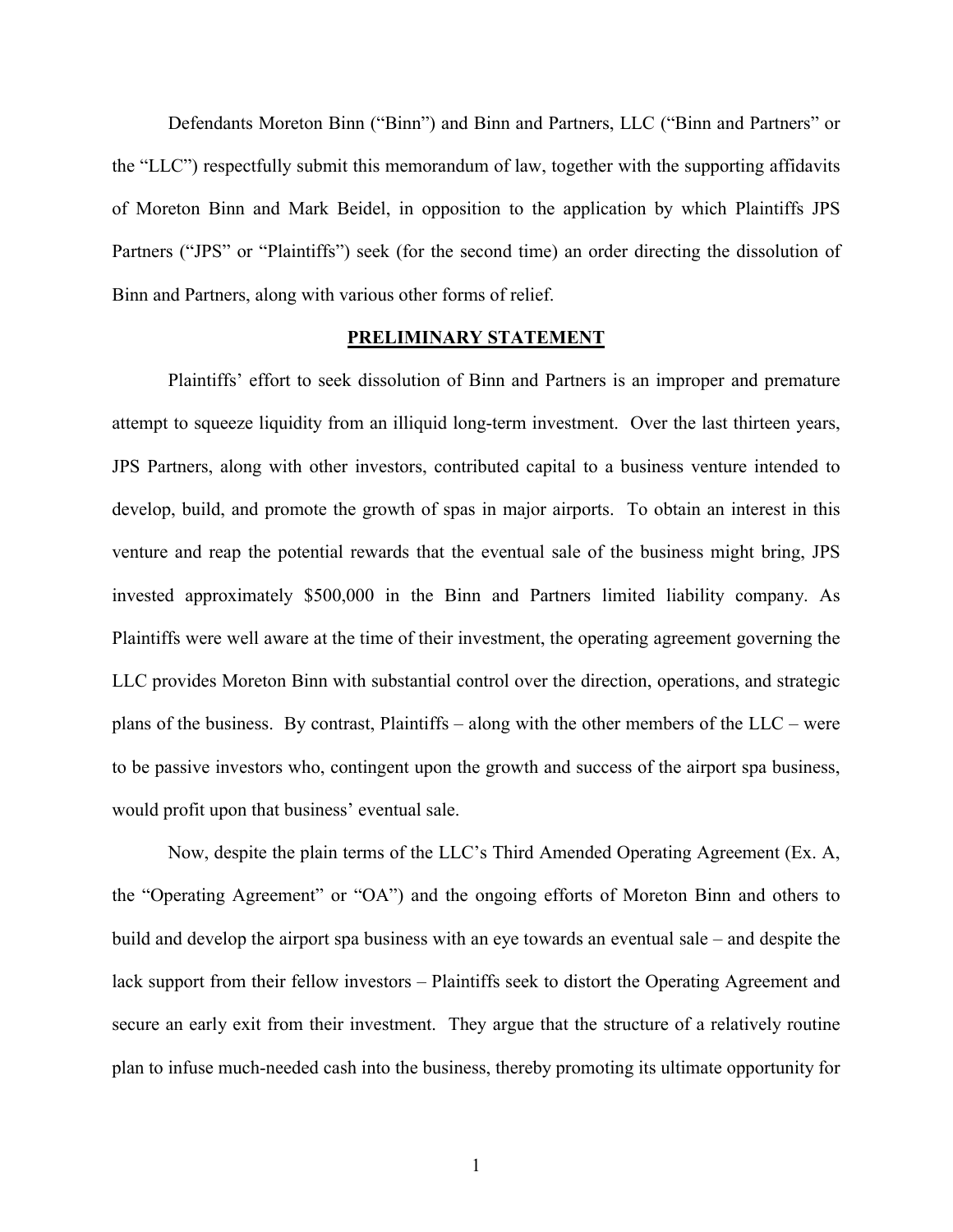success, actually resulted in the dissolution of Binn and Partners. More specifically, the first step in the effort to satisfy the demands of the company's secured lender and raise operating cash for the business involved the contribution of Binn and Partners' spa assets to a holding company, XpresSpa Holdings, LLC (hereinafter "XpresSpa"), that was a wholly owned subsidiary of Binn and Partners. Although Plaintiffs' real objection is to the second step of the transaction, in which a private equity company purchased a minority interest in XpresSpa for \$23,800,000, thereby providing the spa business with the cash it needed, the Operating Agreement provides Plaintiffs with no basis to challenge that part of the transaction. Instead, Plaintiffs have seized upon the contribution of assets into the subsidiary, illogically latching onto a single phrase in the Binn and Partners Operating Agreement that provides for Binn and Partners' dissolution upon "[t]he Transfer of substantially all of the assets of the Company." They now attempt to use this provision to argue that Binn and Partners somehow dissolved by readying itself for the very transaction that was designed to keep the business afloat.

That the Operating Agreement does not provide for an "event of dissolution" under these circumstances is perhaps best demonstrated by Plaintiffs' own convoluted and internally inconsistent theories of liability and relief. Plaintiffs rely on Binn and Partners' contribution of its assets to its subsidiary as the sole basis for their claim that the LLC has necessarily dissolved, yet ask the Court to ignore that very transaction in order to provide them a meaningful remedy. Specifically, so they can obtain the liquidity they seek through this lawsuit, Plaintiffs request an order clawing back the very assets that were placed in the subsidiary, undoing the action that supposedly gave rise to dissolution.

Plaintiffs are forced to adopt this inconsistent, nonsensical position because the asset that Binn and Partners now possesses is its interest in XpresSpa – an interest that, much like the

2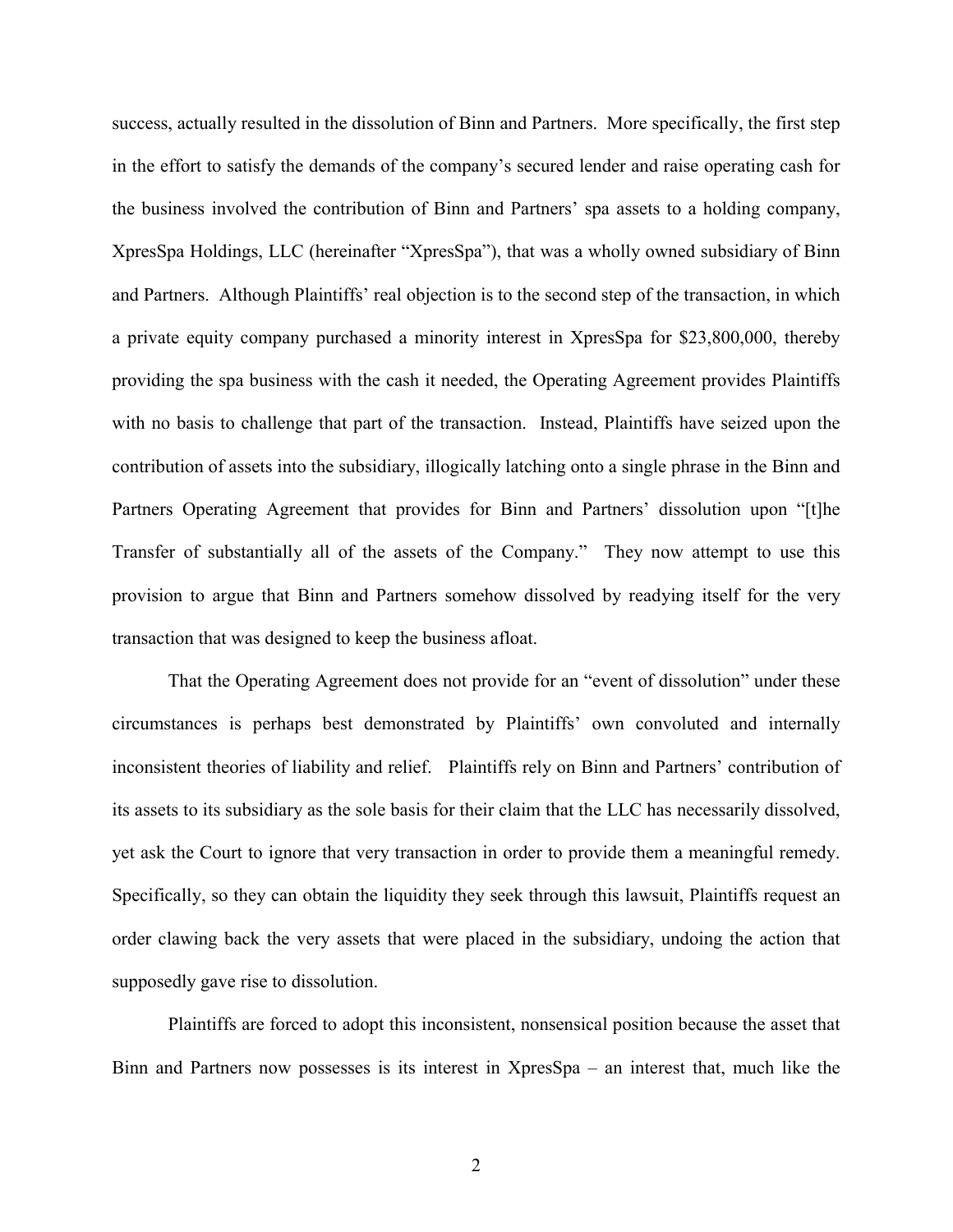Plaintiffs' original investment, is both illiquid and non-transferable. (Ex. B, Amendment to the OA) But Plaintiffs cannot have their cake and eat it too. The contribution of assets to XpresSpa cannot be so significant as to trigger dissolution, yet at the same time be of no meaningful consequence when it gets in the way of Plaintiffs' efforts to shut down the business and extract liquidity. Neither the Operating Agreement nor New York law supports Plaintiffs' theory of dissolution under these circumstances.

Binn and Partners should not be liquidated because, under a proper reading of the Operating Agreement, it has not dissolved. Plaintiffs base their cash grab on the provision in the Operating Agreement defining an event of dissolution to include the "Transfer of substantially all of the assets of the Company." However, their insistence that this phrase unambiguously requires Binn and Partners' dissolution based on the contribution of its assets to XpresSpa ignores the fact that the phrase "[t]ransfer of substantially all of the assets" of a limited liability company is a term of art under New York law, limited to the liquidation or sale of the company's business. This commonly-accepted meaning of the single provision upon which Plaintiffs rely makes plain that the events here did not give rise to Binn and Partners' dissolution.

In any event, even if this Court were to find that an event of dissolution has in fact occurred, a lawful amendment to the Operating Agreement permits Binn and Partners to continue operations notwithstanding the transfer of its assets to XpresSpa, until such time as its interest in XpresSpa has itself been sold or otherwise disposed of. Plaintiffs try to void this amendment, claiming it was "adverse" to them, and thus required their consent. But outside of a few circular and conclusory arguments, Plaintiffs have not and cannot proffer any *evidence* that the amendment was in fact "adverse" to them. Indeed, Plaintiffs cannot even show that the amendment varied the terms of the Operating Agreement in the first place, because it merely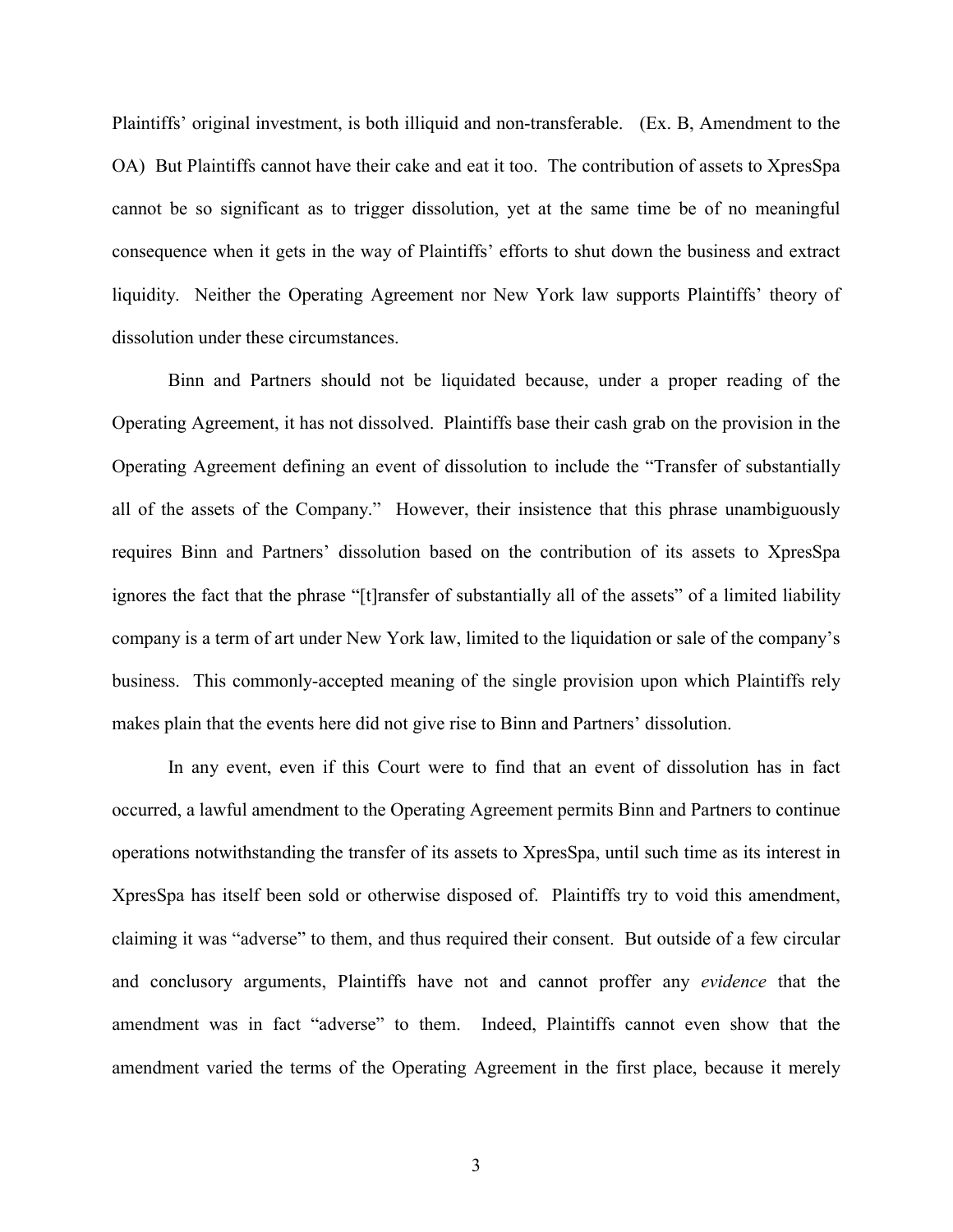clarified that liquidation of the business requires actual liquidity. Moreover, to the extent the amendment is deemed to vary the pre-existing provisions governing dissolution, the evidence plainly demonstrates that the amendment was neither factually nor legally adverse to Plaintiffs, whose economic interests, like the interests of all other members of the LLC, lay in the continued operation of the spa business and not in its premature liquidation.

### **FACTUAL BACKGROUND**

### **A. The Formation and Purpose of Binn and Partners**

 $\overline{a}$ 

Binn and Partners was founded on September 21, 2000, opening its first XpresSpa airport spa location in February 2004. (Ex. 1, Affidavit of Moreton Binn, dated December 19, 2013, at  $\P$ 6 (hereinafter, "Binn Aff. Dec. 19, 2013"); Felicello Ex. M.)<sup>1</sup> Over the next ten years, the company expanded to more than 45 XpresSpa locations in 20 airports, both in the United States and abroad. (Felicello Ex. M.) Moreton Binn and his wife, Marisol Binn, directly or indirectly own approximately 55% of the company, with ten other investors or investor groups, including JPS, holding the remainder. (Ex. 3, Amended Complaint ¶¶ 16-17 (hereinafter, "Am. Compl.").) Binn and Partners operated through the ownership of subsidiaries. (Ex. 3, Am. Compl. ¶ 8; Ex. 1, Binn Aff. Dec. 19, 2013, at ¶ 5) As the Plaintiffs acknowledge, investors in the LLC, including Plaintiffs, "understood that their investment was not liquid" and that they would need to be "prepared to maintain their position in the spa business for the long term." (*Id.* at ¶ 2.) Members also understood that the long-term plan was to grow the company until it was an attractive purchase for a buyer, thus generating a return on investment for its members. (Ex. 1, Binn Aff. Dec. 19, 2013 at ¶ 3) To ensure that liquidity generated by such a sale would be returned to members, the Operating Agreement provides for the liquidation and distribution of

<sup>&</sup>lt;sup>1</sup> References herein to numbered exhibits refer to exhibits to the Affirmation of Robert Modica, dated December 20, 2013. References herein to lettered exhibits refer to exhibits to the Affidavit of Moreton Binn, dated December 19, 2013, which is appended as Ex. 1 to the Affirmation of Robert Modica.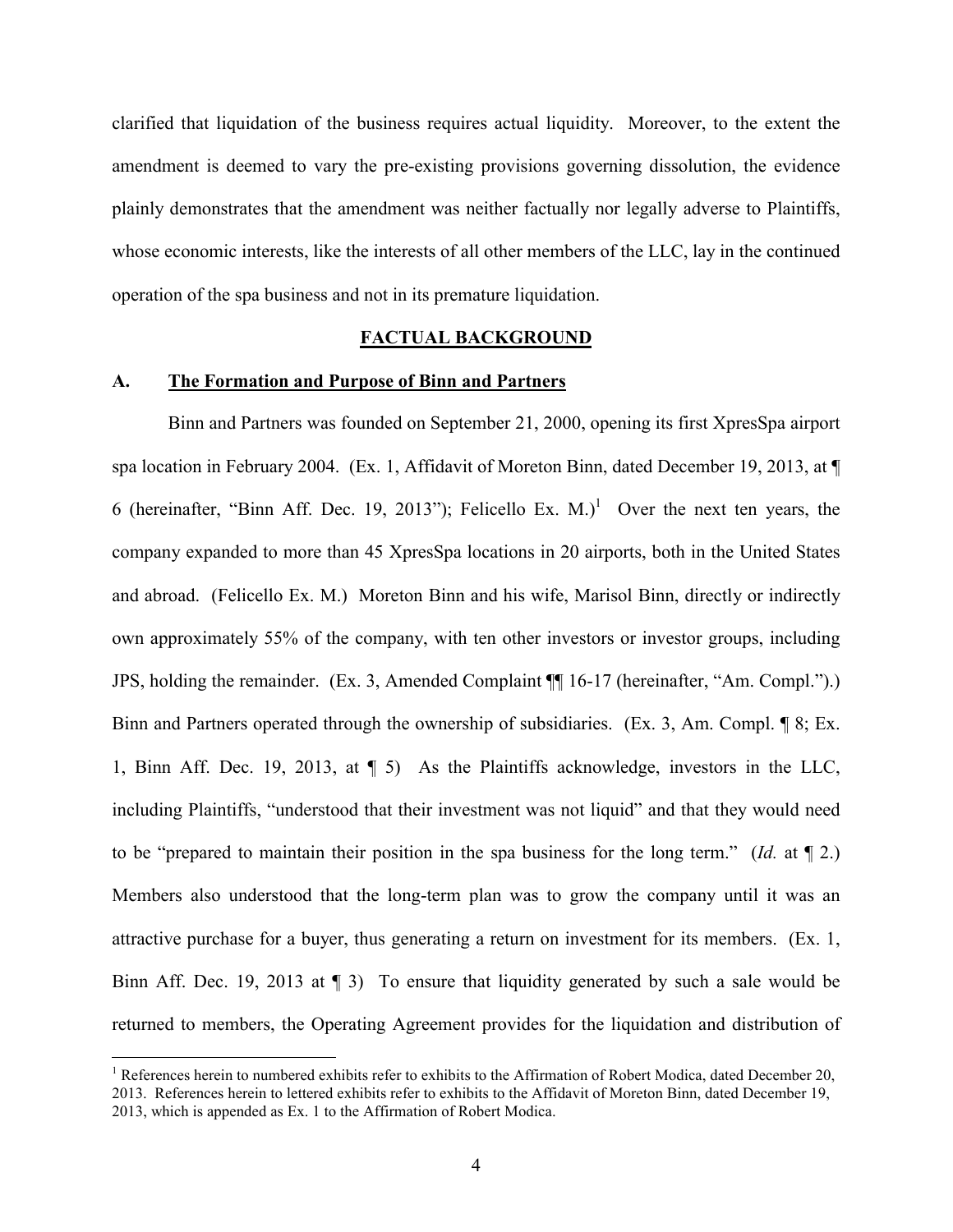assets to members (after payments to creditors and establishment of reserves) following such a sale. (Ex A, OA §§ 8.01-8.02.)

The liquidation provisions of the Operating Agreement contemplate distribution of cash, based on a distribution "waterfall" that provides first for the payment to all outside creditors; second, the payment of loans made or guaranteed by any member; third, for the establishment of reasonable reserves; fourth, the payment to any class B unit holder to the extent necessary to achieve the "Full Return"; fifth, the payment to each member with a positive capital account, after adjustments for profits or losses incurred to the date of dissolution; and sixth, the payment to the members pro rata to their respective shares. (Ex. A, OA  $\S$  8.02.) Accordingly, upon liquidation, passive investors such as Plaintiffs receive nothing until after creditors and guaranteed debts are first repaid and reasonable reserves established, at which point they receive their investment principal, followed by any return on investment.

## **B. Moreton Binn's Personal Guarantee of Binn and Partners' Credit Facility, and the Company's Need for Additional Outside Capital**

In August 2008, in service of the company's growth and long-term plan for sale, Mr. Binn acted for the benefit of all members when he personally guaranteed a three-year, \$15 million credit facility for the company. (Ex. 3, Am. Compl. ¶ 34.) When the credit facility was renewed in 2011, Mr. Binn and his wife again personally guaranteed half of the company's debt, and another investor provided a personal guarantee for the remainder. (*Id.* at ¶ 42; Am. Compl. at Ex.  $F.$ )

Notwithstanding these substantial guarantees, Binn and Partners' institutional lender, Bank of America, demanded that the company obtain a "substantial capital infusion" in 2011. (Ex. C, Binn Aff. June 19, 2013 at ¶ 9.) In fact, Bank of America informed Binn and Partners that, without such an infusion, the credit facility would not be renewed. (Ex. 3, Am. Compl. at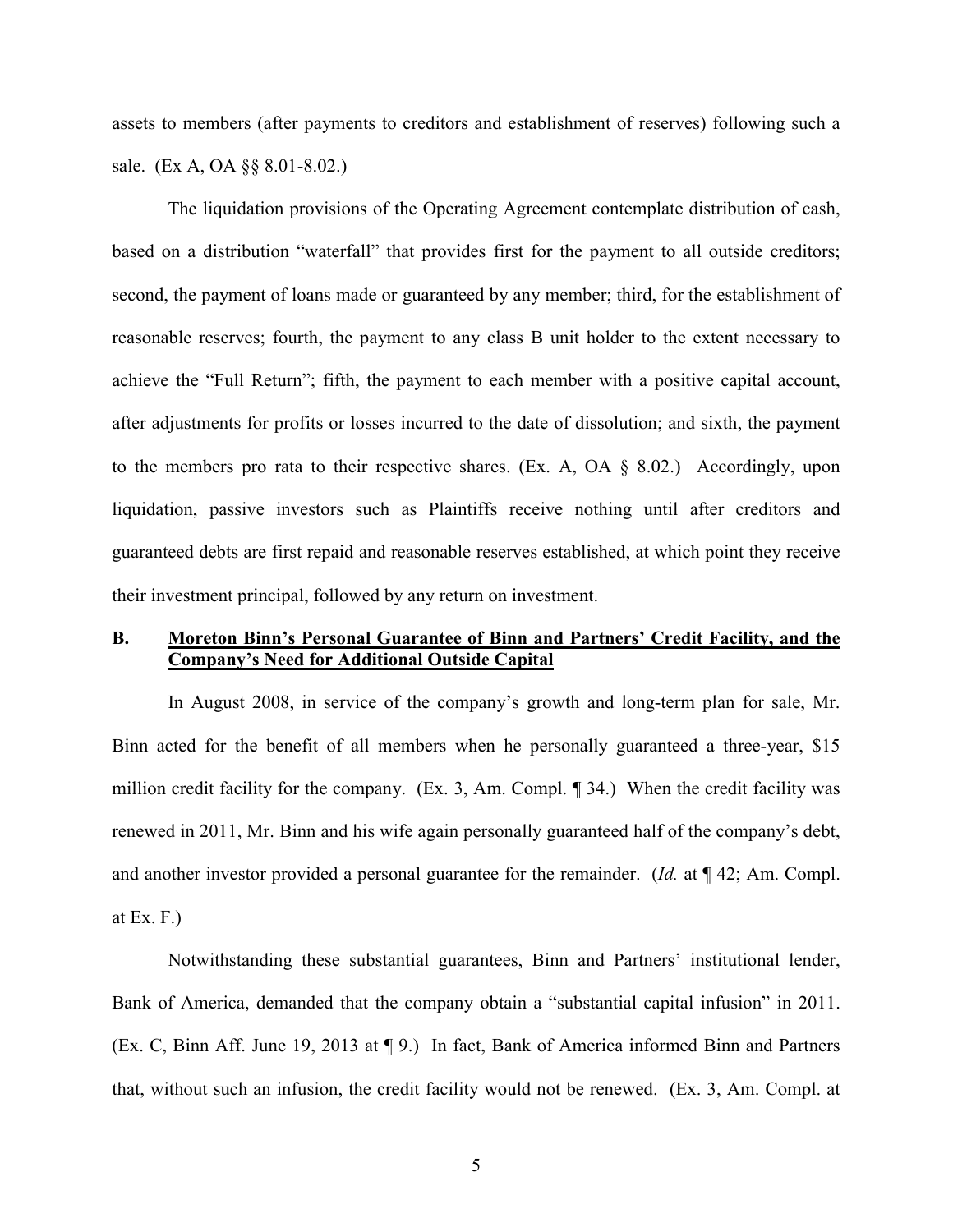Ex. J; Ex. C). In order to prevent the imminent corporate demise that would have resulted if the line of credit were withdrawn, and to ensure that Binn and Partners would "remain a viable and active company," the company retained Guggenheim Securities ("Guggenheim") to search for a potential investor. (Ex. C, Binn Aff. June 19, 2013 ¶¶ 3-4.) After Guggenheim performed substantial due diligence and vetted more than 50 lenders, it was determined that Mistral Capital Management ("Mistral") would provide the necessary capital. (*Id.* ¶ 5; Ex. 3, Am. Compl. at Ex.  $J.$ )

# **C. The Formation of XpresSpa, Securing the Necessary Capital Infusion, and the Issuance of the Clarifying Amendment to the Operating Agreement**

In order to secure the necessary capital infusion and thereby protect the investment of all of its members, Binn and Partners first contributed its assets to a wholly owned subsidiary, XpresSpa. Mistral then purchased a 42% interest in XpresSpa for \$23,800,000. (Felicello Ex. M at 7, n. 1.A.) Although not obligated to do so under the Operating Agreement, Moreton Binn sought the consent of Binn and Partners members prior to entering into the Mistral transaction. Plaintiffs were the only members who voted against the proposal.

In a further abundance of caution, Mr. Binn, as he was empowered to do, amended the Operating Agreement to clarify that the process facilitating the Mistral investment would not be misconstrued as an event requiring the distribution of Binn and Partners' assets. (Ex. C, Binn Aff. June 19, 2013, at ¶ 8; Ex. 1, Binn Aff. Dec. 19, 2013, at ¶ 11). The amendment provided in relevant part that, if at the time of dissolution, the company held material assets that were illiquid or non-transferable, it would continue to operate until those assets could be disposed of. (Ex. B, Amendment to OA.) This amendment was meant to clarify that, until the spa business was sold, generating the return on investment sought by investors from the inception, a recapitalization such as that involving Mistral could not be construed as an event requiring the premature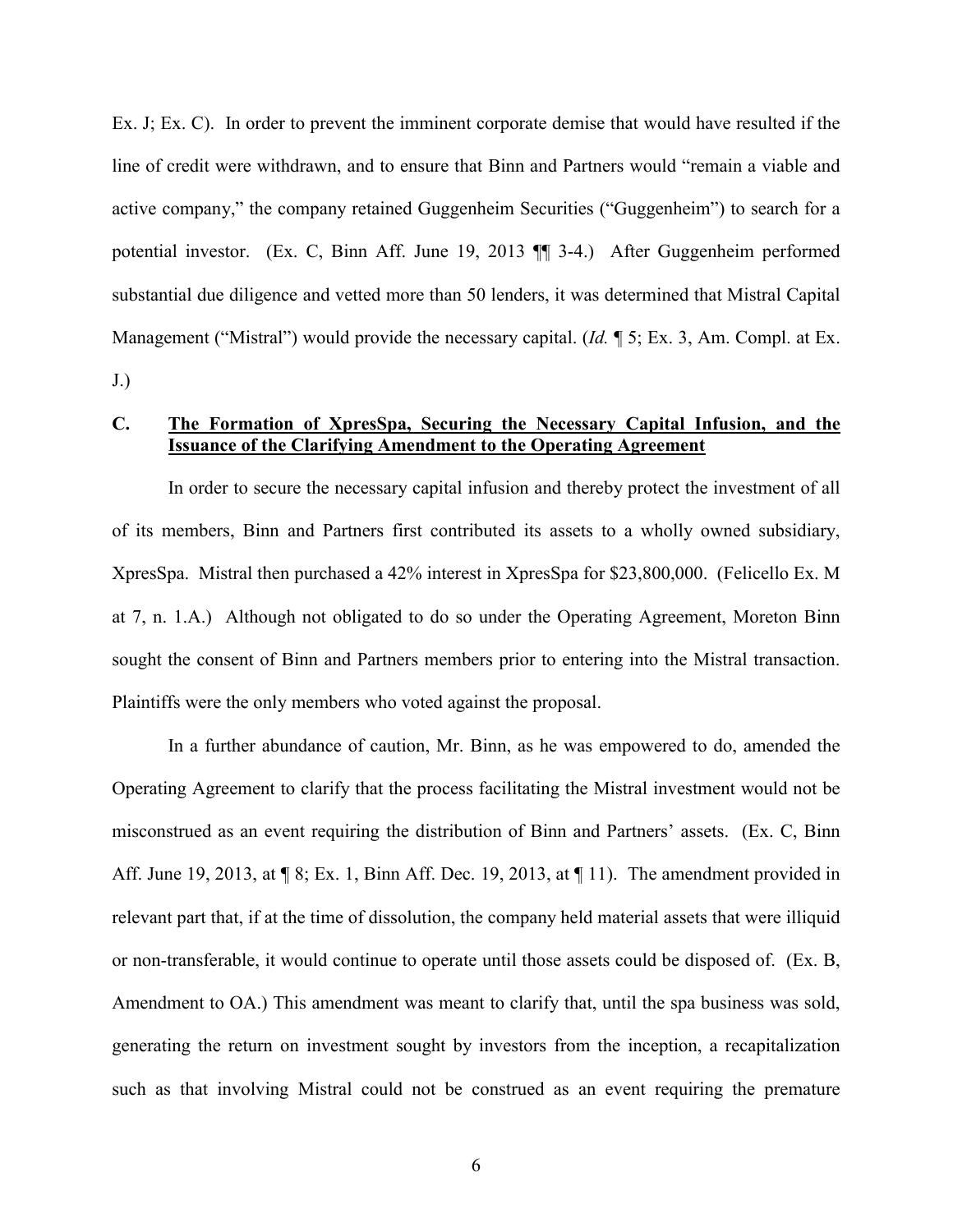liquidation of the business. In other words, the amendment confirmed that, so long as Binn and Partners held substantial illiquid investments, the company would "continue with its stated purpose of 'engaging in spa services'" after a recapitalization. (Ex. C, Binn Aff. June 19, 2013, at ¶ 12; Ex. 1, Binn Aff. Dec. 19, 2013, ¶¶ 11, 20.); *see also* Part I.B *infra*.

### **D. Events Following the Mistral Investment, and the P-3 Transaction**

In or around October 2013, XpresSpa initiated a capital raise so that it could comply with covenants to its primary lender and for planned capital expansion. The opportunity to participate in the capital raise (the "P-3 funding") was offered to all XpresSpa members pro rata, including Binn and Partners. Because no funds were available at the Binn and Partners level, Mr. Binn offered to each Binn and Partner member the opportunity to participate individually in the Binn and Partners' share of the P-3 capital raise. Of the 14 members or member groups, 12 elected to participate either directly or indirectly through their members. (Ex. 1, Binn Aff. Dec. 19, 2013,  $\P$  24.)

#### **PROCEDURAL HISTORY**

Plaintiffs sought a TRO and Preliminary Injunction to prevent Binn and Partners from holding a special meeting to allow its members to vote on the recapitalization on February 15, 2012. (Felicello Aff. Ex. A.) After oral argument, this Court denied Plaintiffs' application, finding they had not shown "irreparable harm that damages cannot compensate" and that the balance of the equities favored Binn and Partners. (Felicello Aff. Ex. B.) After Plaintiffs amended their complaint, Binn and Partners moved to dismiss. This Court granted the motion in part, dismissing Plaintiffs' claims for breach of contract and judicial dissolution. (Felicello Aff. Ex. E).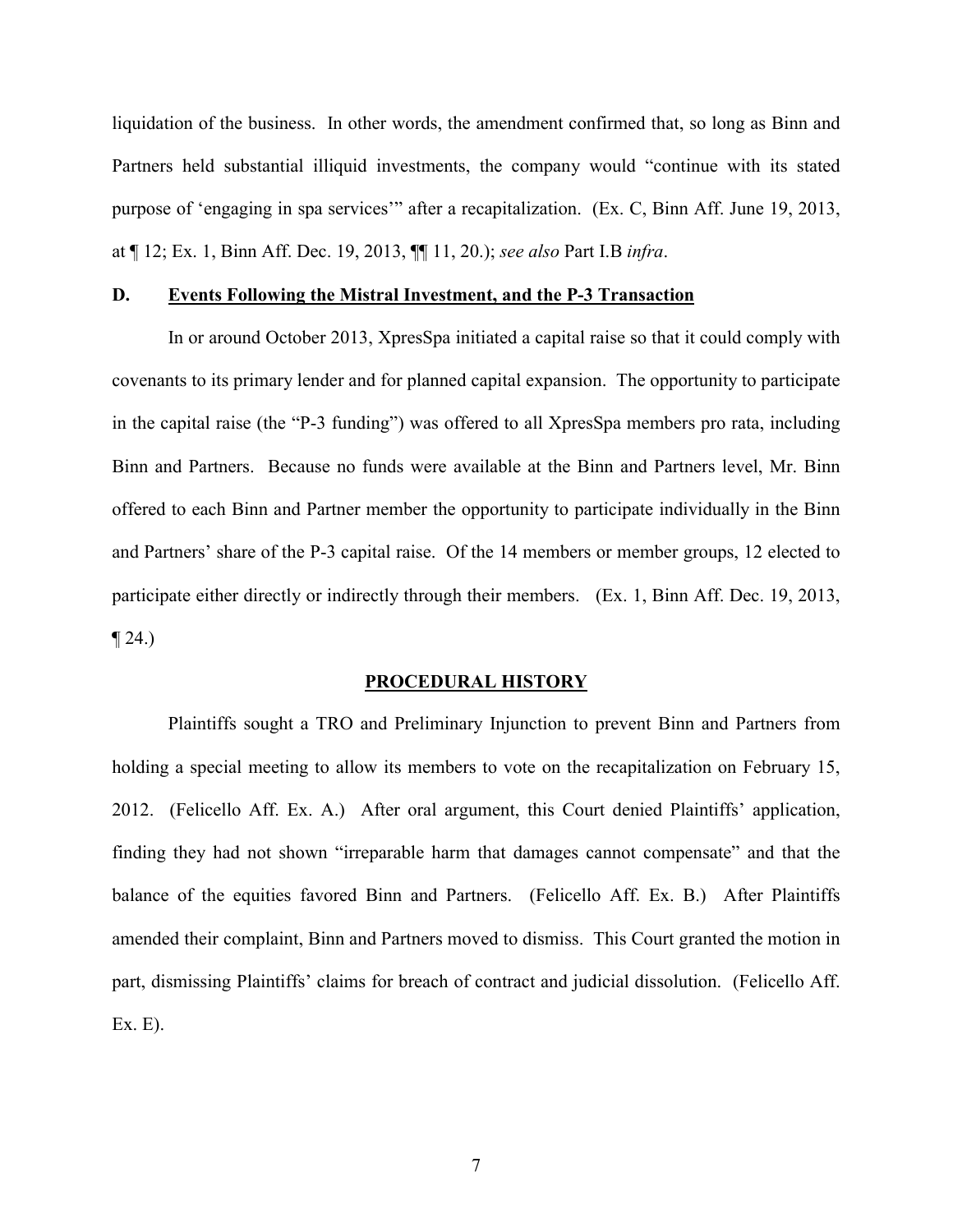On May 17, 2013, Plaintiffs moved for partial summary judgment. Defendants Moreton Binn and Binn and Partners filed their opposition on June 19, 2013, and Plaintiffs filed their reply on July 1, 2013. Plaintiffs' present Order to Show Cause, but for one minor argument, is a retread of the same meritless arguments and assertions already pending on summary judgment.

### **LEGAL STANDARD**

Here, although proceeding by way of an order to show cause, Plaintiffs' application seeks the same relief sought in their complaint, as well as in their fully-briefed and still-pending motion for partial summary judgment – namely, an order finding that, as a matter of law, Binn and Partners has experienced an event of dissolution and must therefore be liquidated. Plaintiffs retain the burden of proof to make a prima facie showing that the Operating Agreement was breached – the same burden they bear and have failed to meet in their briefing upon summary judgment. *In re Abady*, 22 A.D.3d 71, 85-86 (1st Dep't 2005) ("order to show cause, despite its language, does not shift the burden of proof to the non-movant") (internal citation omitted).

"[S]ummary judgment is a drastic remedy and should not be granted where there is any doubt as to the existence of a triable issue." *Rotuba Extruders, Inc. v. Ceppos*, 46 N.Y.2d 223, 231 (1978). To prevail on summary judgment, the movant "must make a prima facie showing of entitlement to judgment as a matter of law, tendering sufficient evidence to demonstrate the absence of any material issues of fact." *Alvarez v. Prospect Hosp.*, 68 N.Y.2d 320, 324 (1986).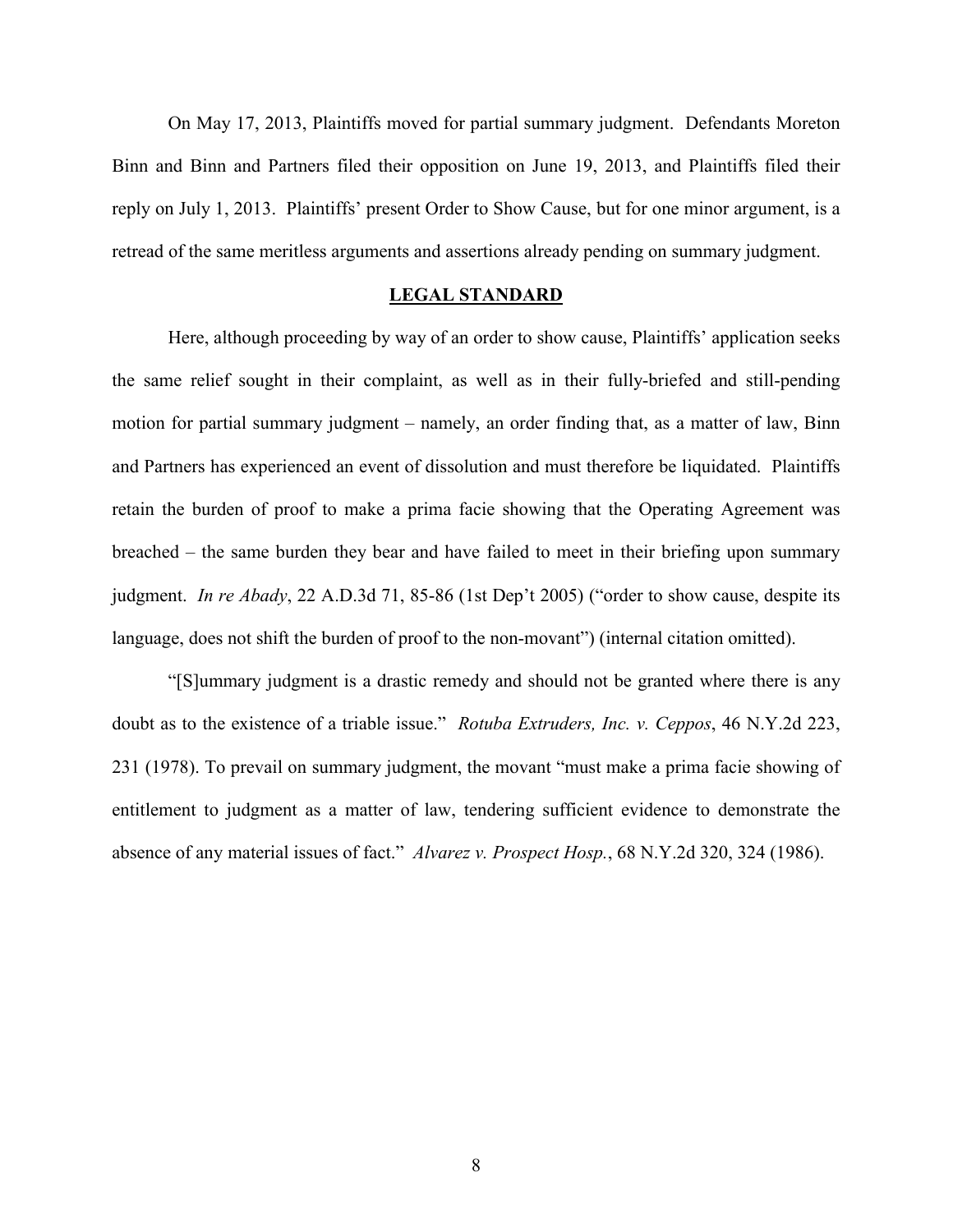### **ARGUMENT**

# **I. The Contribution of Binn and Partners' Assets to its Subsidiary, XpresSpa, Did Not Constitute an Event of Dissolution**

### **A. Under New York Law, Placement of the LLC's Assets Into a Subsidiary was Not a "Transfer of Substantially All of the Assets" of the Company**

In seeking the immediate and premature dissolution and liquidation of Binn and Partners, Plaintiffs rely entirely on the Operating Agreement provision by which an "event of dissolution" is deemed to include "[t]he Transfer of substantially all of the assets of the Company." (Ex. A, OA § 8.01(b).) Specifically, Plaintiffs argue that Binn and Partners' contribution of its assets to a subsidiary that would remain in the business of operating airport spas, and in which Binn and Partners would continue to hold a majority stake, constituted the "[t]ransfer of substantially all of the assets of the Company," thereby warranting an order of dissolution. This argument suffers from a critical and fatal flaw: It ignores that under New York law, the phrase "transfer of all or substantially all of the assets of [a] limited liability company" is a narrowly defined term of art, the specialized meaning of which is inconsistent with that urged by Plaintiffs.

Language relating to the transfer or disposition of "all or substantially all of the assets" of a company is present in both the Limited Liability Company Law (hereinafter, "LLC Law") and the Business Corporation Law (hereinafter, "BCL"). The LLC Law provides that, except as otherwise set forth in an LLC's operating agreement, "the sale, exchange, lease, mortgage, pledge or other *transfer of all or substantially all of the assets of the limited liability company*" requires the vote of at least a majority in interest of the members entitled to vote thereon. LLC Law  $\S$  402(d)(2) (emphasis added). The analogous provision of the BCL sets forth the procedures to be followed for a "sale, lease, exchange or other disposition of *all or substantially*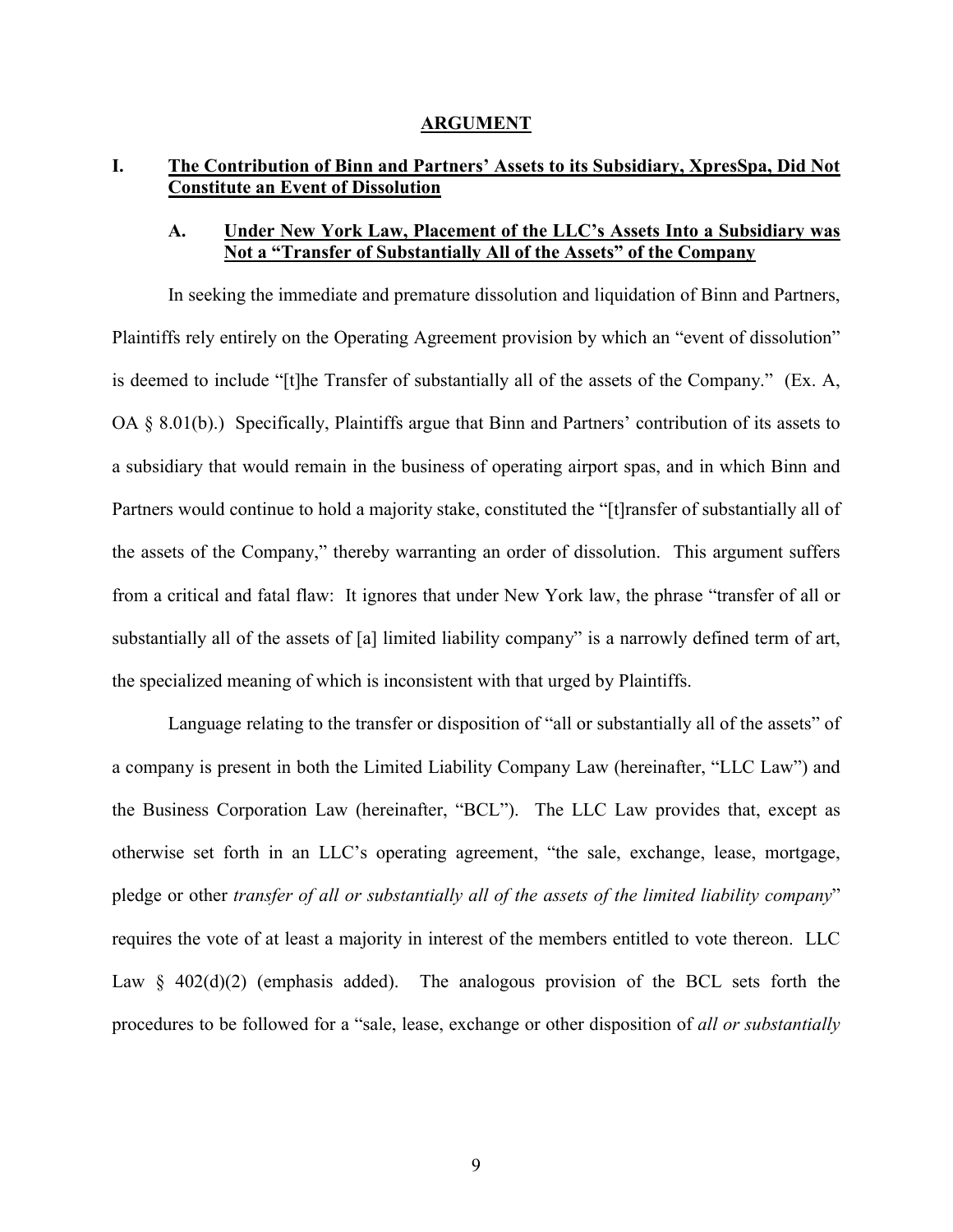*all the assets of a corporation*," when such disposition of the assets is not in the "usual or regular course of the business." BCL § 909(a) (emphasis added).

Although the case law interpreting LLC Law  $\S$  402(d) is sparse, the question of what constitutes a transfer of "substantially all of the assets of" an entity has been litigated extensively under BCL § 909(a). Courts may look to the BCL in interpreting the LLC Law. *See, e.g., In re Hausman*, 13 N.Y.3d 408, 412 (2009) ("[t]he statutory schemes of the Business Corporation Law and the Limited Liability Company Law are very similar," and applying BCL concepts to a limited liability company); *Mobilevision Med. Imaging Svcs., LLC v. Sinai Diagnostic & Interventional Radiology, P.C.*, 66 A.D.3d 685, 686 (2d Dep't 2009) (examining "[r]elevant case law" regarding a BCL provision in interpreting an analogous provision under the LLC Law).

Courts that have examined whether specific transactions involve "all or substantially all of the assets" of a corporation have held that the relevant test is not based upon "the dollar amount of the assets involved in the transfer . . . [but rather] whether the sale was made in the regular course of the business actually conducted by the corporation in furtherance of the objects of its existence, or something outside of its normal and regular course of business." *See, e.g., Kingston v. Breslin*, 56 A.D.3d 430, 431 (2d Dep't 2008). In assessing the nature of a transaction, courts have thus looked to whether the corporation in question has continued to "engage[] in the same business as it had prior to" a sale, *Dukas v. Davis Aircraft Prods. Co.*, 131 A.D.2d 720, 720 (2d Dep't 1987), or whether the sale resulted in the liquidation of the business, *Kingston*, 56 A.D.3d at 431 (holding that a scaffolding company's sale of its scaffolding business did involve the transfer of "all or substantially all of the assets" of the business under BCL §909, because the sale "ultimately resulted in the liquidation of the scaffolding business, whose operations were effectively assumed by" a third party). Only in the latter case – when the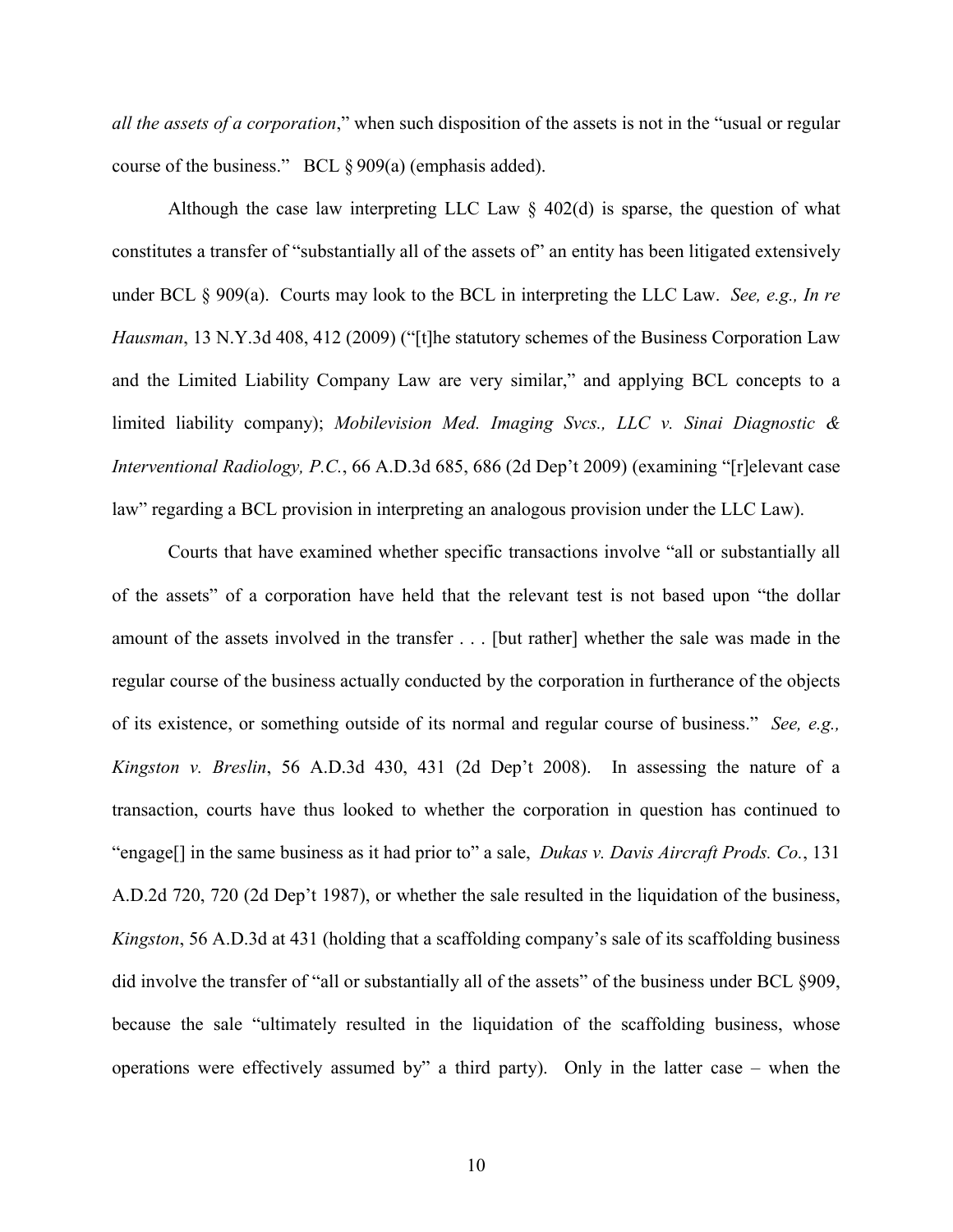company has liquidated its business operations and ceased to operate the business in which it had been engaged – does New York law deem that a disposition of "all or substantially all" of a corporation or limited liability company's assets has occurred. *See, e.g., TIC Holdings LLC v. HR Software Acquisition Grp., Inc.,* 194 Misc.2d 106, 109 (Sup. Ct., NY County 2002), *aff'd*  301 A.D.2d 414 (1st Dep't 2003) (holding that sale by an LLC constituted a transfer of substantially all of the LLC's assets under LLC Law §402(d) where, inter alia, "transfer would have constituted the effective abandonment, or elimination, of the sole express purpose for which [the LLC] had been formed").

Crucially, the transfer of assets to a subsidiary that does not result in a liquidation of the corporation's business – such as the very transaction that occurred here – is *not* a disposition of "all or substantially all of the assets" of a corporation under New York law. For example, in *Resnick v. Karmax Camp Corp.,* 149 A.D.2d 709, 710 (2d Dep't 2009), the Second Department held that "the formation of two subsidiaries, both wholly owned by the respondent Karmax Camp Corp., and the transfer of the camping operations and its buses to the subsidiaries d[id] not fall within the purview of Business Corporation Law §§ 909 and 910." 149 A.D.2d at. It reached this conclusion because "quite simply . . . these transactions did not result in a liquidation, in whole or in part, of the camp business operated by the respondent . . . ." *Id.* 

In sum, the transfer of "all or substantially all" of the assets of a corporation or limited liability company has a very particular meaning under New York law. The phrase refers only to those transfers that result in a company ceasing to operate in the business in which it was engaged – in other words, the transfer must not have been in furtherance of the object of the company's existence, and must result in the termination of previous business operations. In interpreting contracts, including operating agreements, "words are generally assigned their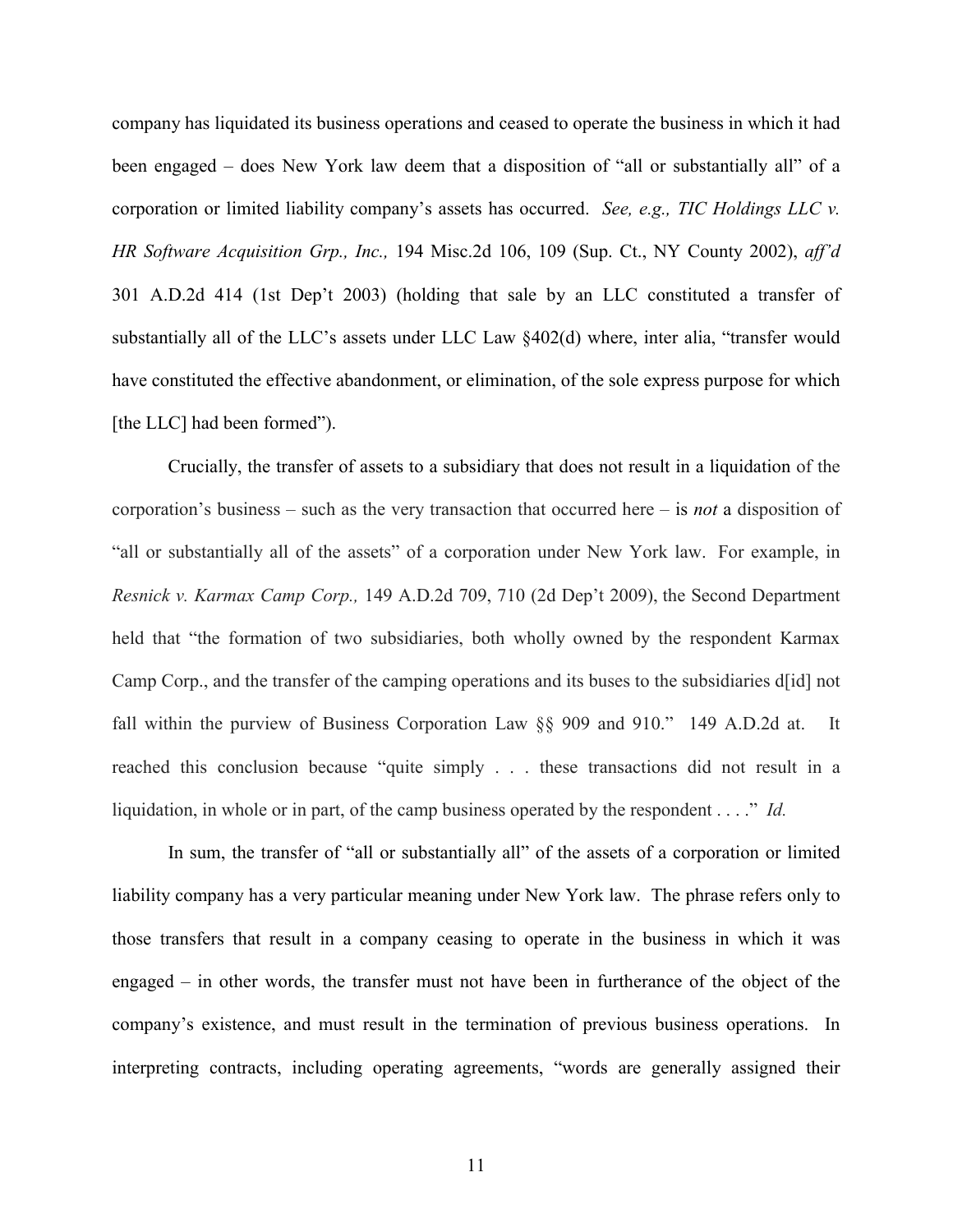ordinary meaning, [but] where a word has attained the status of a term of art and is used in a technical context . . . the technical meaning is preferred over the common or ordinary meaning[.]" *Madison Ave. Leasehold, LLC v Madison Bentley Assoc. LLC,* 30 A.D.3d 1, 8 (1st Dep't 2006). Here, although Plaintiffs have assumed that the transfer of Binn and Partners' assets to XpresSpa necessarily involved the transfer of "all or substantially all" of the company's assets and thereby constituted an "event of dissolution," Plaintiffs have offered no argument, evidence, or support for the notion that, under New York law, the transfer in this case constitutes the type of transaction that requires dissolution.

Indeed, Plaintiffs cannot offer any support for their conclusory and incorrect assertion because Binn and Partners placed its assets into a subsidiary company for the very purpose of *continuing,* not terminating, its business of operating airport spas. The members of Binn and Partners, including the Plaintiffs, maintained a controlling interest in the subsidiary XpresSpa, and Binn and Partners has continued to engage in its primary business – "the business of building and operating spa facilities in airport terminals" (Felicello Aff. Ex. L, at 8) – through that subsidiary. (Ex. 1, Binn Aff. Dec. 19, 2013, at ¶ 20.)

Moreover, *Barasch v. Williams Real Estate Co.*, 33 Misc.3d 1219(A), 2011 N.Y. Slip Op. 51979(U) (Sup. Ct., NY County 2011), the sole case on this issue cited by Plaintiffs, provides them with no support. As the *Barasch* court described in an earlier opinion, the defendant company informed its shareholders that it intended to dispose of "substantially all" of its assets, and then proceeded to do so by transferring those assets "to a newly formed operating company, merg[ing] various [of its] entities together, and s[elling] a 65% interest in this consolidated entity to a subsidiary" of a third-party. *Barasch v. Williams,* 2009 WL 6038617 (N.Y. Sup. Ct. Oct. 27, 2009). Upon reviewing these transactions, the court determined that the transactions "changed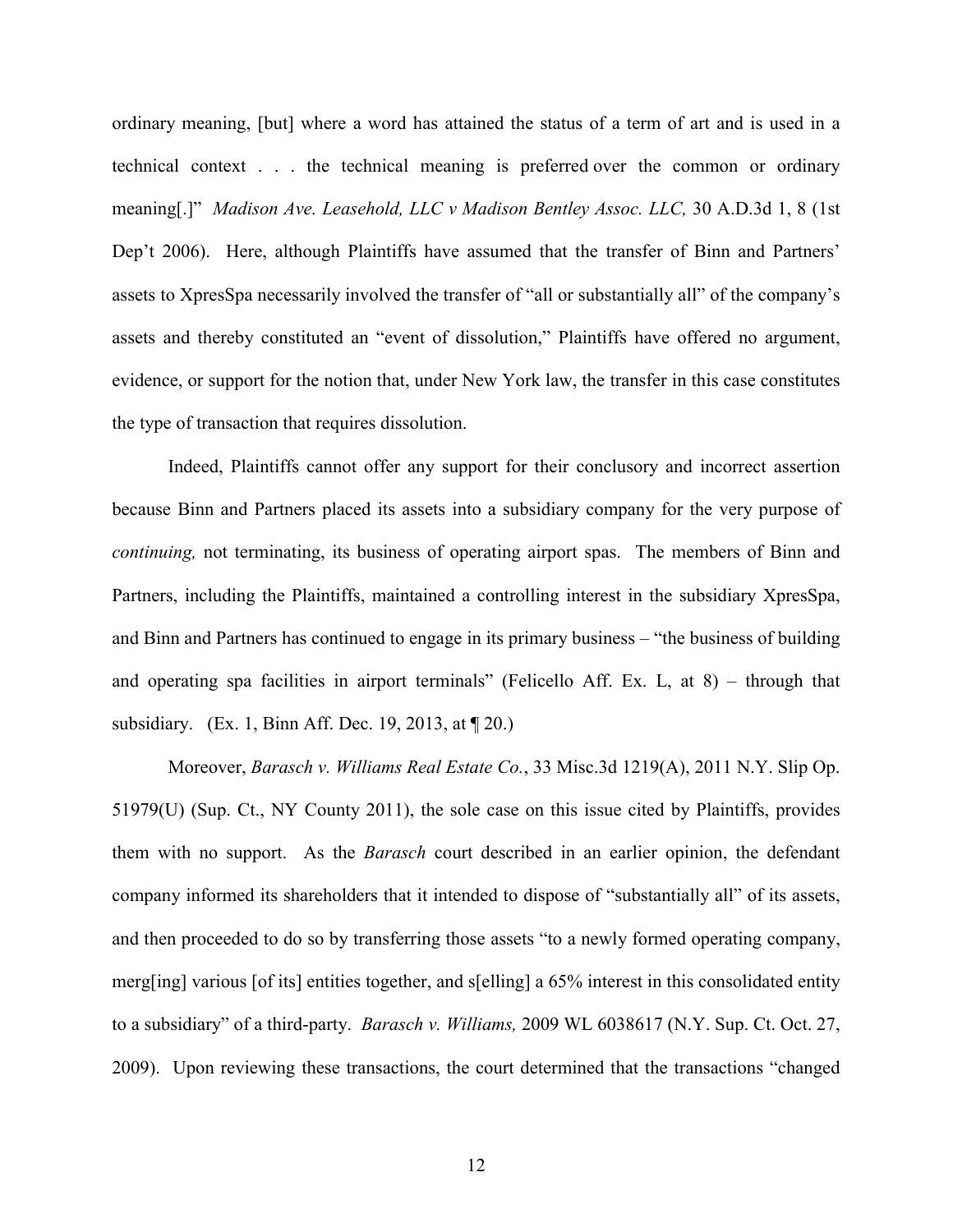[the defendant] from a full-service commercial real estate company that conducted its business directly, and through various subsidiaries and affiliates, to a company that, at best, holds an indirect minority interest in" its old operation. *Barasch,* 2011 N.Y. Slip Op. 51979(U), at \*6.

Here, by contrast, Binn and Partners' contribution of its assets to XpresSpa did not alter the nature of the Binn and Partners business, which had historically operated its spas through a series of subsidiaries. (Ex. 1, Binn Aff. Dec. 19, 2013, at ¶ 5). In fact, the initial step of the transaction that Plaintiffs claim resulted in an event of dissolution consisted of the contribution of Binn and Partners' assets to a wholly-owned subsidiary, such that, even after the contribution, Binn and Partners retained ownership over the assets. Moreover, even after Mistral subsequently acquired an interest in XpresSpa, Binn and Partners has remained XpresSpa's majority owner. Finally, through XpresSpa, Binn and Partners has plainly continued to do what it has always done – build, operate and promote airport spas through its subsidiaries. (Ex. 1, Binn Aff. Dec. 19, at ¶ 20.) Thus, although the operating structure of the XpresSpa brand may have undergone changes in form, the substance, continuity, and character of its business was unaffected. Accordingly, under New York law and the plain language of the Operating Agreement, an event of dissolution simply has not occurred.

### **B. Even if the Operating Agreement's Reference to the "Transfer of Substantially All of the Assets of the Company" is Ambiguous, Parol Evidence Plainly Demonstrates that the Operating Agreement Did Not Contemplate Dissolution Without a Liquidity-Generating Event**

### **1. To the Extent the Provision of the Operating Agreement Referring to the "Transfer of Substantially All of the Assets of the Company" is Not Clearly Defined Under New York Law, the Term is Ambiguous**

To the extent the Court finds that New York law does not clearly define the language in this crucial provision of the Operating Agreement, then the term "transfer of substantially all of the assets of the Company" is ambiguous and subject to interpretation only through parol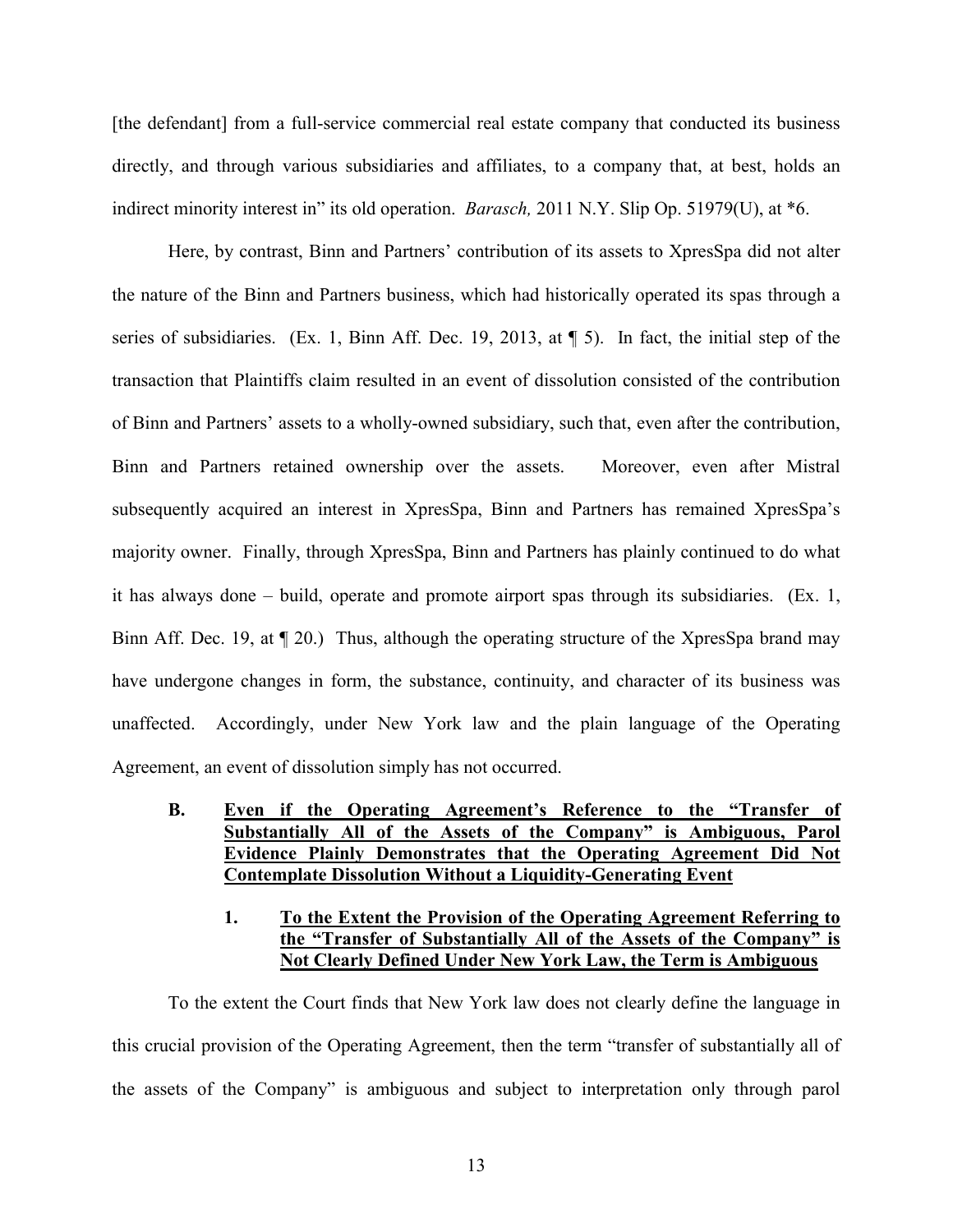evidence. "The terms of a contract are clear and unambiguous when the language used has a definite and precise meaning, unattended by danger of misconception in the purport of the agreement itself, and concerning which there is no reasonable basis for a difference of opinion." *Fernandez v. Price*, 63 A.D.3d 672, 675 (2d Dep't 2009). "Conversely, contract language is ambiguous when it is reasonably susceptible of more than one interpretation." *Id.* (internal quotation marks omitted).

Here, Plaintiffs provide no support for their conclusory assertion that the Operating Agreement clearly and unambiguously meant for Binn and Partners to dissolve upon an event that did not result in liquidity, did not separate the members of Binn and Partners from the assets of the company (indeed, Binn and Partners always operated through subsidiaries), and did not result in the cessation of the company's core business purpose. Nor can they in light of the above-cited case law establishing that under the LLC Law and the BCL the transaction at issue was not an event of dissolution. Thus, even if Plaintiffs' interpretation is to be accorded any weight, it cannot be the sole reasonable analysis of the language in question. At most, Plaintiffs' argument rests upon an analysis of a contract term that "is susceptible to more than one reasonable interpretation." *Brad H. v. City of New York,* 17 N.Y.3d 180, 186 (2011).

### **2. Parol Evidence Demonstrates that the Operating Agreement Contemplated Dissolution Only Upon a Liquidity-Generating Event**

To the extent reliance upon parol evidence is necessary to interpret the meaning of Section 8.01(b), the evidence available here demonstrates that the parties did not intend for dissolution to be triggered by a transaction that served the sole purpose of keeping Binn and Partners afloat, did not change the nature of the its business, and did not create liquidity.

In particular, in an affidavit that accompanies this memorandum of law, Moreton Binn indicates that that Section 8.01(b) contemplates the dissolution of Binn and Partners only when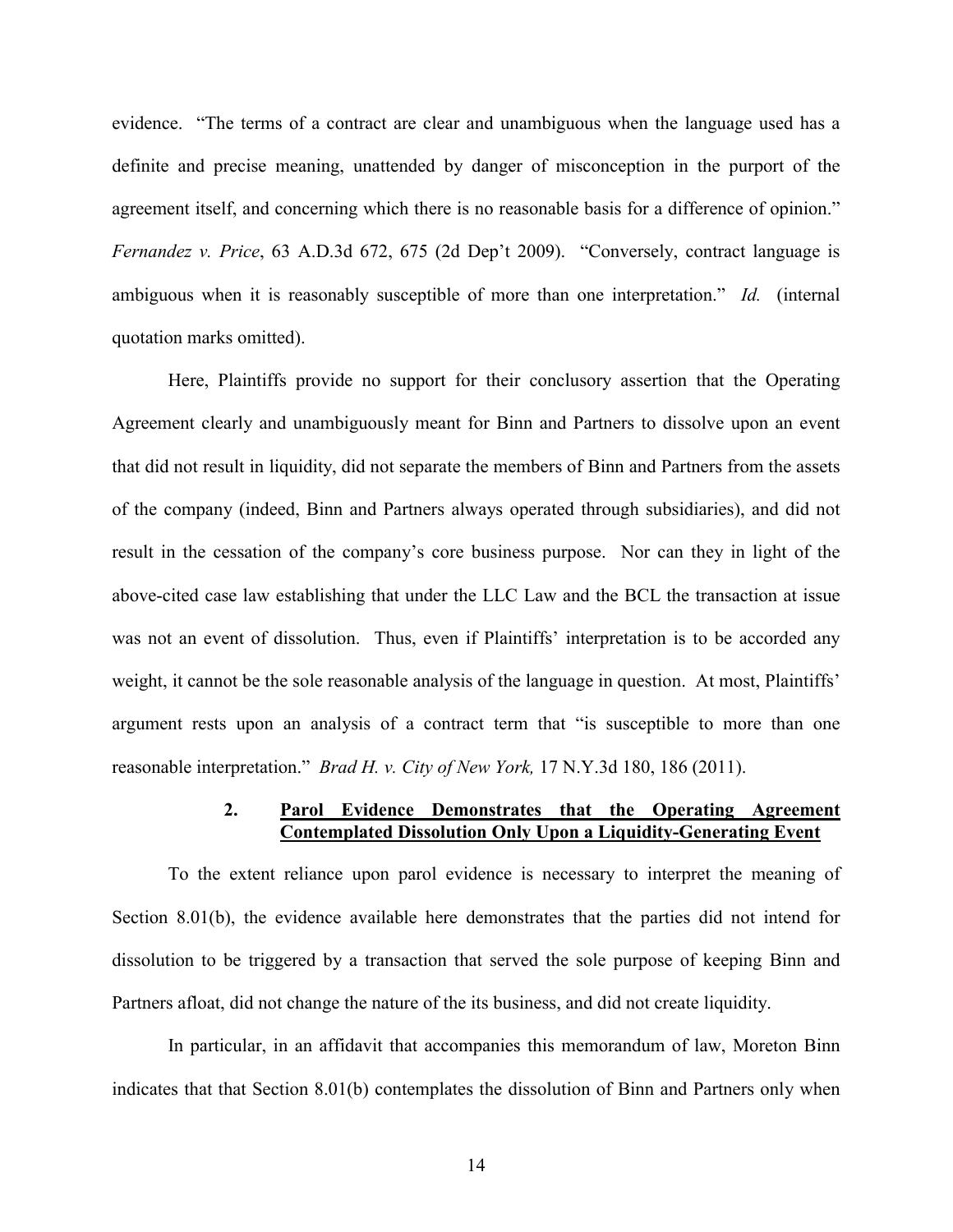the company liquidates by transferring all of its assets to an unrelated entity, not a wholly owned subsidiary. (Ex. 1, Binn Aff., Dec. 19, 2013, at ¶¶ 7-8)*. See also Dykeman v. Heht*, 52 A.D.3d 767, 769 (2d Dep't 2008) ("[I]n deciding such a [summary judgment] motion, the facts alleged by the nonmovant and inferences that may be drawn therefrom must be accepted as true."). Section 8.01(b) was intended to ensure that when the company was sold, the proceeds would be distributed and not retained or invested in another venture. (Ex. 1, Binn Aff., Dec.19, 2013, at ¶¶ 3, 11) In other words, the language in Section 8.01(b) was not intended to permit an investor to achieve what Plaintiffs attempt here – the forced dissolution and liquidation of the company, against the wishes of all other investors, simply to squeeze cash from what was always understood to be an illiquid long-term investment.

For the foregoing reasons, Plaintiffs' claim that an event of dissolution has occurred is fatally flawed in multiple respects, and their repeated efforts to obtain the dissolution of Binn and Partners should be denied.

## **II. Even if the Contribution of Binn and Partners' Assets to its Subsidiary Constituted an "Event of Dissolution" Under the Original Terms of the Operating Agreement, a Duly-Authorized Clarifying Amendment Permits the Company's Continued Operations and Forecloses Plaintiffs' Attempt at Forced Liquidation**

Even if this Court were to find that a dissolution event had occurred under the Operating Agreement, the February 1, 2012 amendment to the Operating Agreement allows the company to continue to operate without liquidating. In an attempt to avoid this result Plaintiffs assert that the amendment is "adverse" to them and thus required their approval. Yet they have not and cannot show the required adversity to set aside the amendment. Outside of bare tautologies, Plaintiffs offer no evidence that the amendment was adverse to them as a matter of law. Indeed, Plaintiffs have failed to show that the amendment even varied the terms of the Operating Agreement, rather than simply clarifying that the company would not liquidate upon a "transfer" of its assets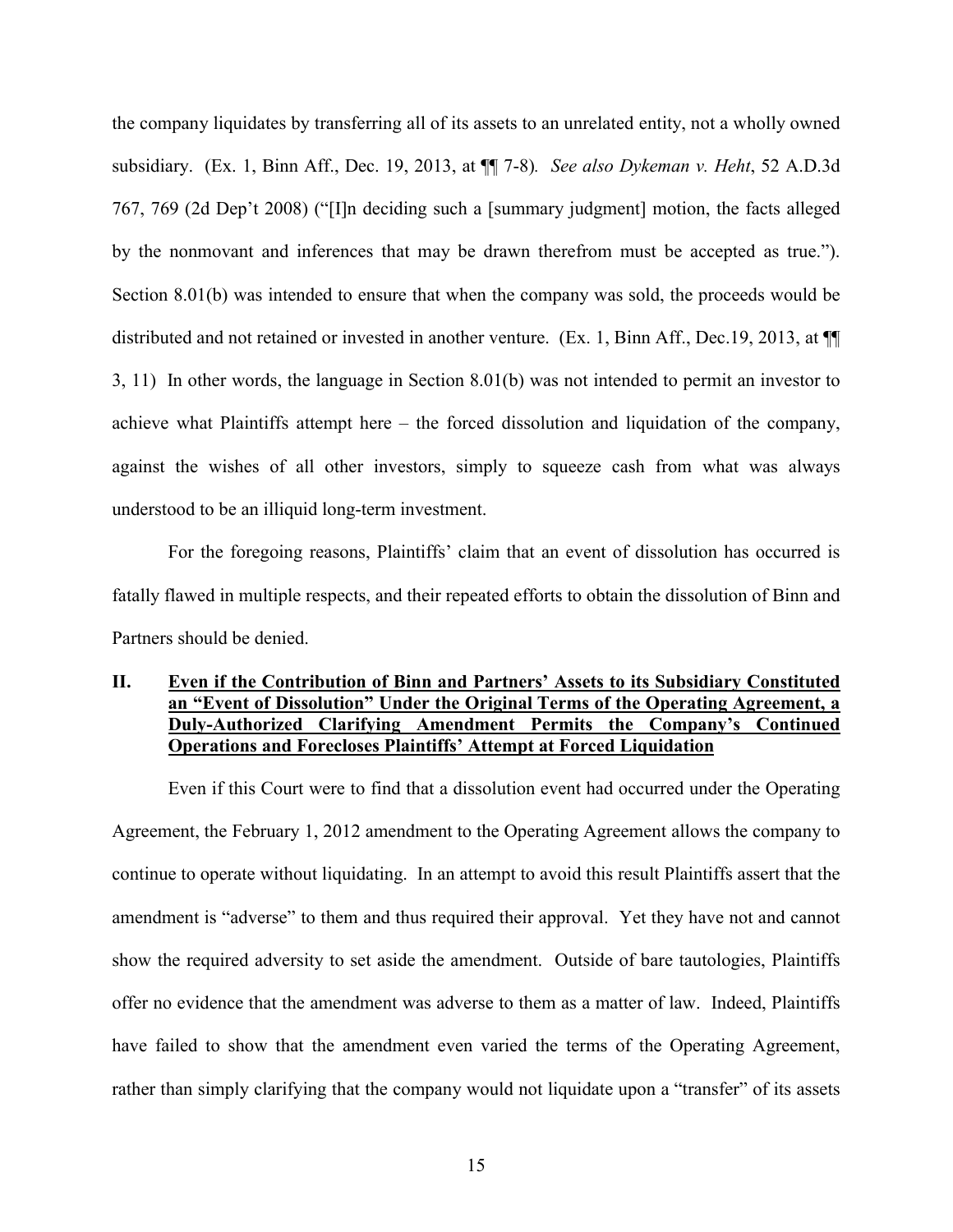that did not generate liquidity or change the nature of the company's business. Moreover, to the extent the amendment altered the circumstances under which liquidation would occur, the evidence nonetheless demonstrates that a liquidation of Binn and Partners' shares in XpresSpa would have generated only a fraction of the company's value as a going concern, and the amendment thus advanced the economic interests of all members of the company, including those of the Plaintiffs. (Ex. C, Binn Aff. June 19, 2013 ¶¶10-12) Accordingly, even if this Court finds an event of dissolution has occurred, Plaintiffs' request for liquidation must still be denied.

### **A. Mr. Binn Had Broad Authority to Issue a Clarifying Amendment to the Operating Agreement Without Member Consent**

Section 9.07 of the Operating Agreement empowers Mr. Binn, as Manager, to amend the Operating Agreement at his sole discretion. The only limitation on this authority is a narrow exception for amendments that "vary" the terms of Article VIII (Dissolution); Article V (Capital Accounts and Contributions); Article VI (Profit, Loss, and Distributions); and Article VII (Transfers). Amendments that vary those provisions, and that are "adverse" to the interests of a member, require the affected member's consent.

As a threshold matter, before notions of adversity even come into play, Plaintiffs must first show that the amendment varied the dissolution provisions of Article VIII. They cannot meet this burden. Article VIII provides that upon dissolution, members shall proceed with reasonable promptness to liquidate the company's assets, and sets forth a distribution waterfall that assumes liquidity. Article VIII does not address what occurs upon dissolution when the company's assets are "illiquid" or may not be immediately transferred. The amendment fills in this blank, making clear that liquidation in those circumstances must wait until the company can maximize liquidity from its illiquid and non-transferable assets so that the distribution waterfall can be satisfied. Thus, rather than "modifying" or "varying" the terms of the Operating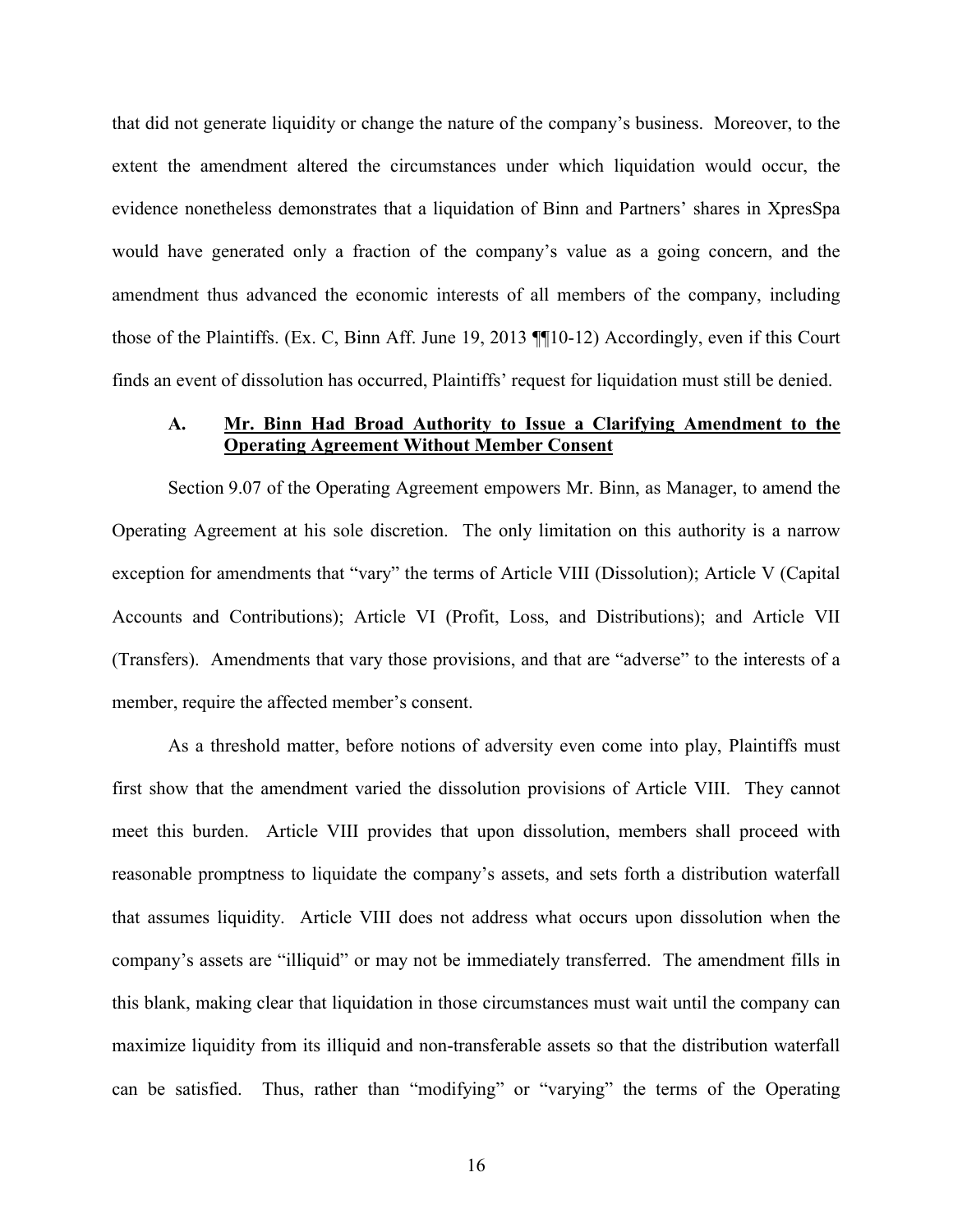Agreement, the amendment merely clarifies a circumstance not covered by the original terms of the Operating Agreement. Mr. Binn had authority to execute a clarifying amendment of this sort without the consent of any member. *See Treeline 990 Stewart Partners, LLC v. RAIT Atria, LLC*, 107 A.D.3d 788, 790 (2d Dep't 2013) (because oral agreement "was a separate additional agreement addressing a situation not covered by the terms of the operating agreement," and did not modify the operating agreements terms, it was not barred by provision prohibiting oral modifications); *Gerard v. Cahill*, 66 A.D.3d 957, 959 (2d Dep't 2009) (same).

### **B. Even if the Amendment Varied the Dissolution Provisions, the Variance Was Not "Adverse" to Plaintiffs' Interests and Did Not Require Their Consent**

Even if the Amendment varied Article VIII such that the consent of adversely affected members was required, Plaintiffs were not adversely affected by the Amendment. Although Plaintiffs' resort to the dictionary definition of "adverse" to construct a circular argument that because they opposed the amendment, it must in turn be adverse to them, the LLC Law, rather than Webster's Dictionary, provides the framework for defining "adversity." Under the LLC Law, an adverse event requires concrete economic harm in the form of increased financial obligations or diminished returns. Specifically, Section 417 provides that, except as otherwise specified by an LLC's operating agreement, amendments may not be made "without the written consent of each member *adversely affected thereby*" to any provision that

(i) increases the obligations of any member to make contributions, (ii) alters the allocation for tax purposes of any items of income, gain, loss, deduction or credit, (iii) alters the manner of computing the distributions of any member or (iv) allows the obligation of a member to make a contribution to be compromised by consent of less than all the members.

LLC Law § 417(2) (emphasis added). While these provisions may not constitute the totality of an "adverse" action under the LLC Law, parties "are presumed to contract in reference to the law of this State," *Tiger Sec. Group, Inc. v. State*, 17 Misc.3d 1129(A), 2007 N.Y. Slip Op.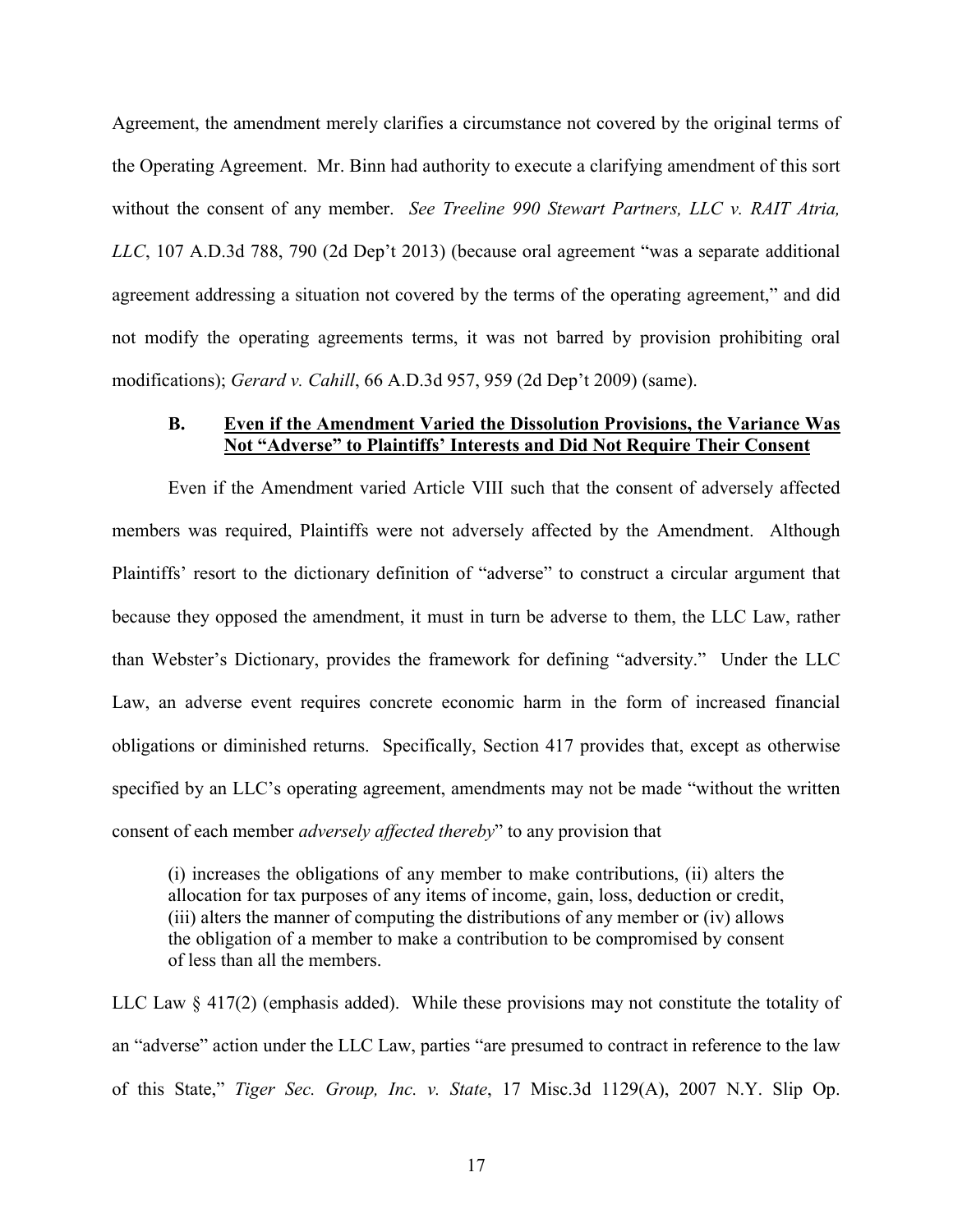52190(U), at \*14 (N.Y. Ct. Claims 2007), and the LLC Law's provisions on this topic plainly bear on what Plaintiffs must prove to invalidate an amendment based on their failure to consent. *See also* Ribstein and Keatinge on Limited Liability Companies § 4.16 (2d ed.) (noting that "the written consent of adversely affected members is required to change members' financial rights" and citing Section 417(b)).

Indeed, Binn and Partners' Operating Agreement – which indisputably provides Mr. Binn with broad authority to operate the company and amend the agreement's terms – merely incorporates those limitations on modifying the operating agreement that are set forth in the LLC Law, and does not expand upon them. (Ex. A, OA). The limitations on Mr. Binn's unilateral authority to amend correspond directly to the Section 417 limitations. The Operating Agreement requires consent for "adverse" amendments to Articles V and VI, which like Section 417(2), covers contributions, profit and loss distributions, and allocations. It also requires consent for "adverse" amendments of Articles VII and VIII, both of which address distribution rights, as does Section 417(2)(iii). Thus, for example, an amendment changing the distribution waterfall that increases the economic rights of one class of investors over another would require the consent of the investors whose financial rights were negatively affected. By contrast, an amendment such as that at issue here, which merely allows a company to continue to function pending liquidity – thus increasing the chances for member profit rather than locking in certain loss – does not adversely affect any member's concrete economic interest, and so does not require consent under the LLC Law or the Operating Agreement.

Furthermore, Plaintiffs' argument that the Amendment is adverse to them because it "eliminated their pre-existing right to dissolution of the Company upon the transfer of the substantially all of the Company's assets to another entity" (JPS Partners' Memorandum of Law

18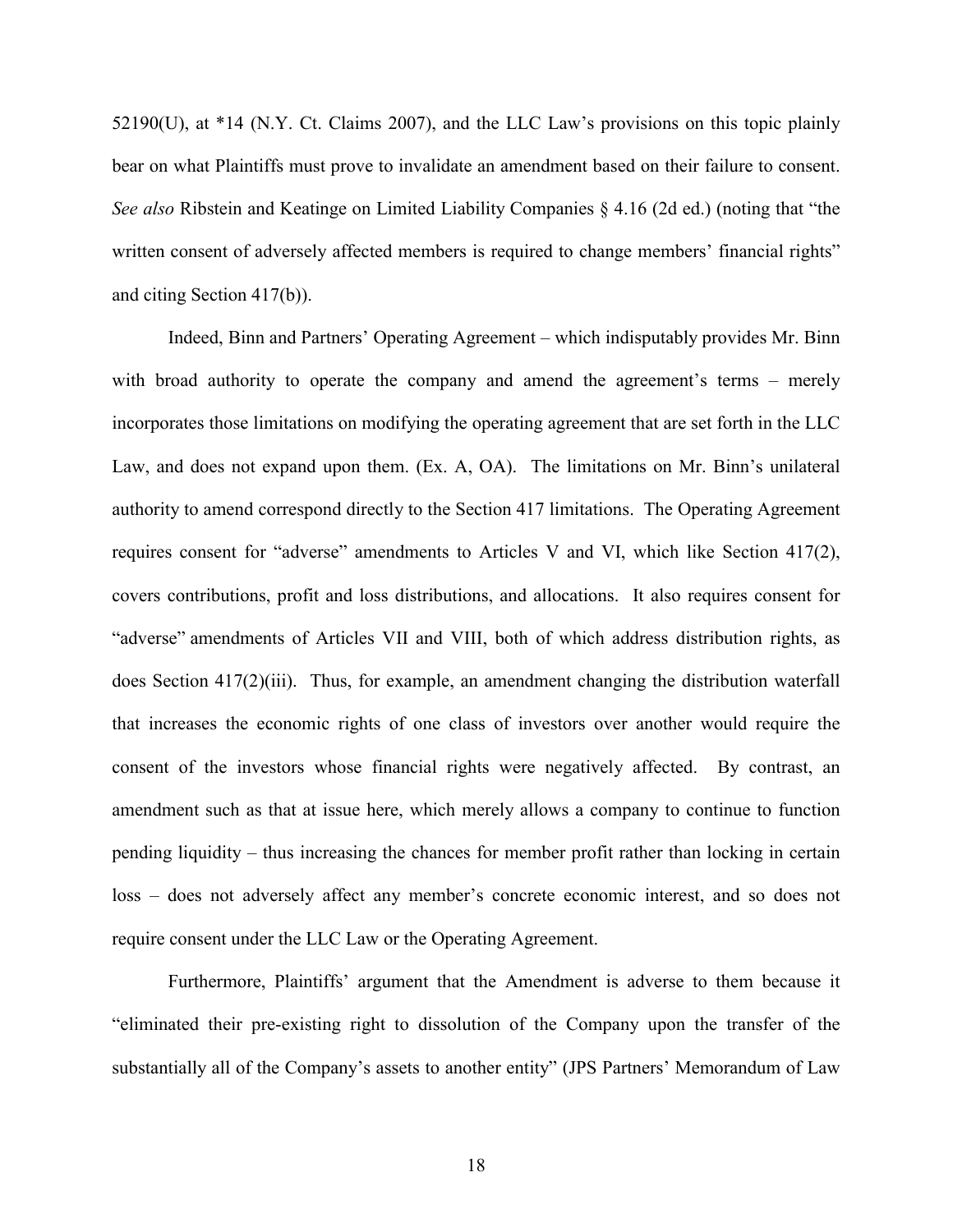in Support of Their Order to Show Cause, at 6 ((hereinafter, "Plaintiffs' Mem. of Law")) falls far short of establishing the type of concrete economic harm necessary to require their consent. As an initial matter, under Plaintiffs' expansive definition of the word "adverse," any change which they did not like would require their approval, giving them veto power over each and every potential amendment. But Section 9.07 clearly contemplates Mr. Binn's authority to make amendments – including amendments to Article VIII – without member consent. Plaintiffs' argument would render Section 9.07 null, for if Plaintiffs' disagreement with Mr. Binn were sufficient to establish adversity, then permission would always be required. Because "a court should not read a contract so as to render any term, phrase, or provision meaningless or superfluous," *Givati v. Air Techniques, Inc.*, 104 A.D.3d 644, 645 (2d Dep't 2013), Plaintiffs must show more than mere disagreement to establish "adversity" requiring their consent.

This they have failed to do. The amendment in no sense "eliminates" any right to dissolution; it merely ensures that distribution of assets post-dissolution occurs when those assets can be liquidated so as to allow the waterfall to be satisfied and thus maximize, rather than destroy, the members' investment return. Binn and Partners now holds only an illiquid not immediately transferable interest in XpresSpa. (Ex. 1, Binn Aff., Dec.19, 2013, at ¶¶ 12-13). Thus, if Plaintiffs are correct that dissolution is required as a result of the contribution of the Binn and Partners assets to XpresSpa, the only assets Binn and Partners could possibly "distribute" are illiquid shares in an illiquid company. Such a distribution would *itself* be adverse to Plaintiffs. Indeed, as the affidavit of Moreton Binn establishes, there is no ready market for Binn and Partners' interest in XpresSpa, and as such, units of Binn and Partners are "worth substantially less to a purchaser than the amount that Binn and Partners would receive upon the sale of XpresSpa Holdings and the subsequent distribution of sale proceeds pursuant to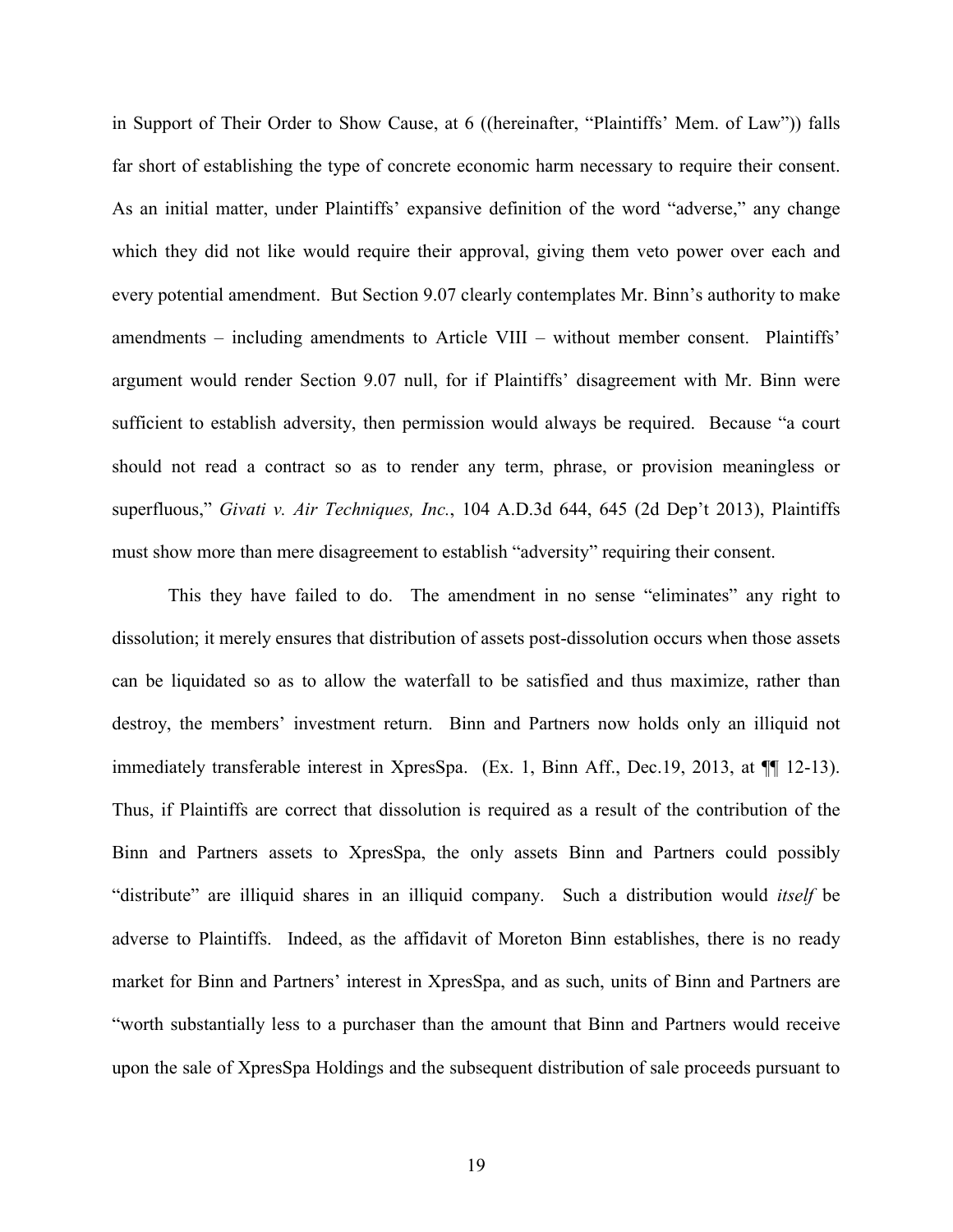the terms of the Operating Agreement." (Ex. 1, Binn Aff., Dec. 19, 2013, at ¶ 15.) Put differently, if an event of dissolution has in fact occurred, it is the amendment itself that prevents Plaintiffs from experiencing the adverse consequence of a "fire sale" of their assets, just as it was the infusion of Mistral's capital that prevented the collapse of the company in the first place. (*Id.*  at ¶ 17; Ex. C, Binn Aff. June 19, 2013, at ¶ 12.) If this record does not preclude Plaintiffs from establishing adversity, at the very least it raises a material fact as to whether the amendment was adverse to their interests.

### **III. PLAINTIFFS' REQUEST TO AMEND THE COMPLAINT MUST BE DENIED**

Plaintiffs commenced this action by filing a summons and complaint on or about February 15, 2012. (Ex. 2, Compl.) They filed an amended complaint on or about July 26, 2012. (Ex. 3, Am. Compl.) Having already amended their complaint, Plaintiffs cannot further amend as of right under CPLR §3024(a), and therefore they appear to seek leave to amend pursuant to CPLR §3025(b).

Plaintiffs do not satisfy the requirements for leave to amend under CPLR §3025(b). In fact, Plaintiffs make no effort to do so. Specifically, Plaintiffs fail to attach a proposed amended complaint as directed by the plain language of the statute, which requires that "[a]ny motion to amend or supplement pleadings shall be accompanied by the proposed amended or supplemental pleading clearly showing the changes or additions to be made to the pleading." Such defect, in and of itself, requires denial of the request to amend the complaint. *See Clemente Latham Concrete v Integrity Masonry, Inc*., 2013 N.Y. Misc. LEXIS 3842 (Sup Ct, Albany County, Aug. 28, 2013); *Fernandez v. HICO Corp*., 24 A.D.3d 110 (1st Dep't 2005); *Gell-Tejada v Macy's Retail Holding Inc.*, 2012 NY Slip Op 32179(U), 2012 N.Y. Misc. LEXIS 4013, 6 (Sup Ct, Rockland County, Aug. 14, 2012); *see also Russell v Town of Brookhaven*, 2013 N.Y. Misc.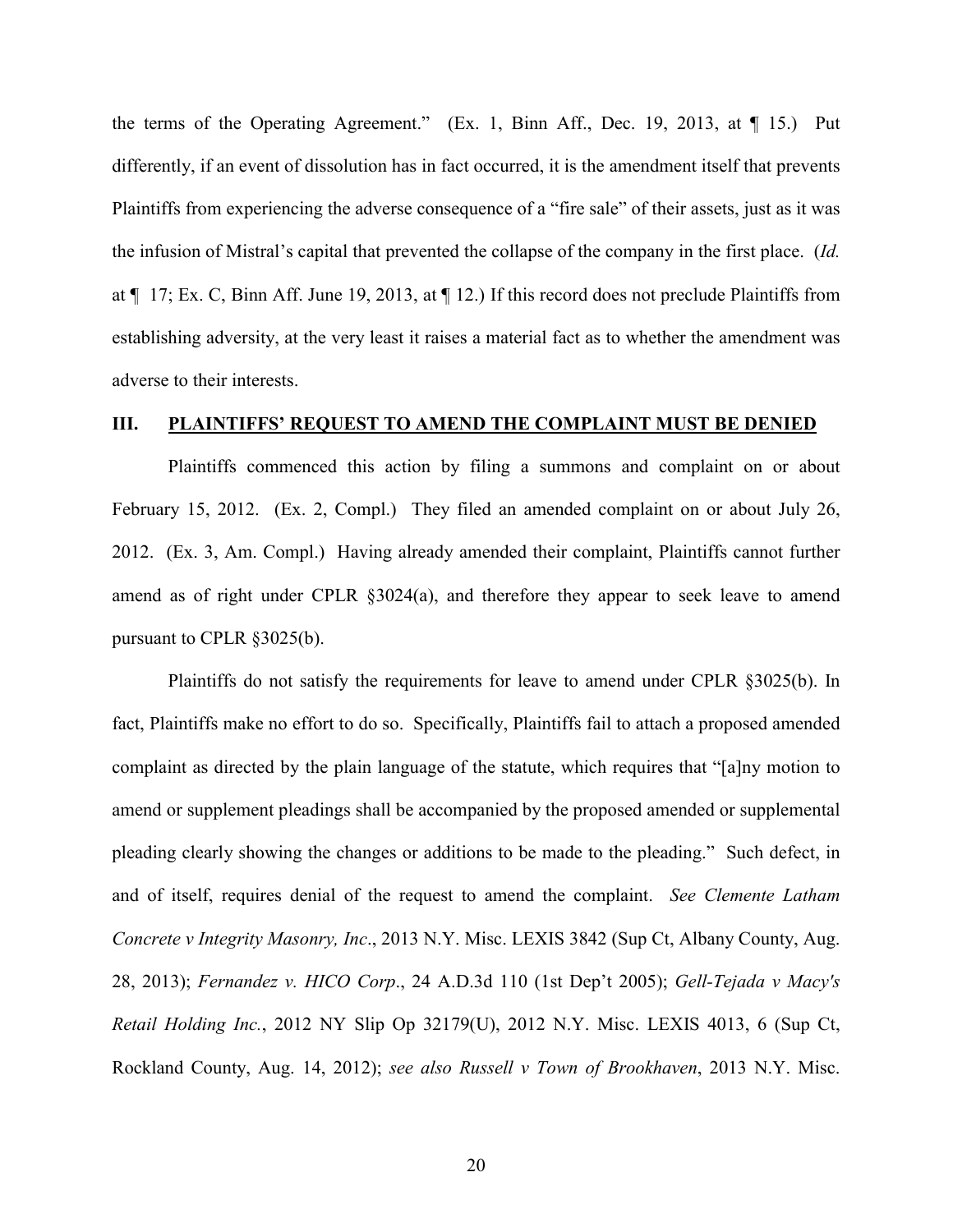LEXIS 2470, 14 (Sup Ct, Suffolk County, June 7, 2013) (plaintiff's request to amend must be denied where plaintiff failed to include proposed amended complaint with request to replead or amend, and failed to provide affidavit setting forth additional transactions or occurrences in support of the request). Accordingly, Plaintiffs' request to amend the complaint must be denied.

In addition, Plaintiffs' motion to amend should be denied because it is palpably insufficient. Plaintiffs' proposal to add additional causes of action pursuant to New York Debtor and Creditor Law §§ 273(A), 274, and 276 is predicated on their assertion that there has been a "flipping" of "Binn and Partners LLC from the parent company position to a subsidiary position of XpresSpa Holdings LLC." (*See* Plaintiffs' Mem. of Law, at 14.) Plaintiffs rely exclusively for this proposition upon incorrect extrapolation from the caption of a pro forma consolidated balance sheet headed: "XpresSpa Holdings, LLC and Subsidiaries, Formerly Binn and Partners, LLC and Subsidiaries Consolidated Balance Sheet." (Ex. 4, Affidavit of Mark Beidel, hereinafter "Beidel Aff. December 19, 2012".) Contrary to Plaintiffs' assertion that the two entities have flipped, Binn and Partners is not (and never has been) a subsidiary of XpresSpa. (*Id.* at ¶6) Rather, Binn and Partners is a member of XpresSpa and continues to own a majority interest in XpresSpa. (*Id.* at ¶ 6) The consolidated balance sheet relied upon by Plaintiffs to support their erroneous contention that the companies have "flipped" was prepared for one of XpresSpa's lenders, Bank of America, and was captioned consistent with the bank's requirements to permit comparison between the prior and current borrowers. (*Id.* at ¶¶ 3, 4, 6, 7.) Thus, the premise for which Plaintiffs attempt to assert additional causes of action is incorrect and is flatly contradicted by the only evidence in the record.

Lastly, Plaintiffs' application to amend should be denied because Plaintiffs have failed to show that their proposed amendment has merit. *MBIA Ins. Corp. v Greystone & Co., Inc*., 74

21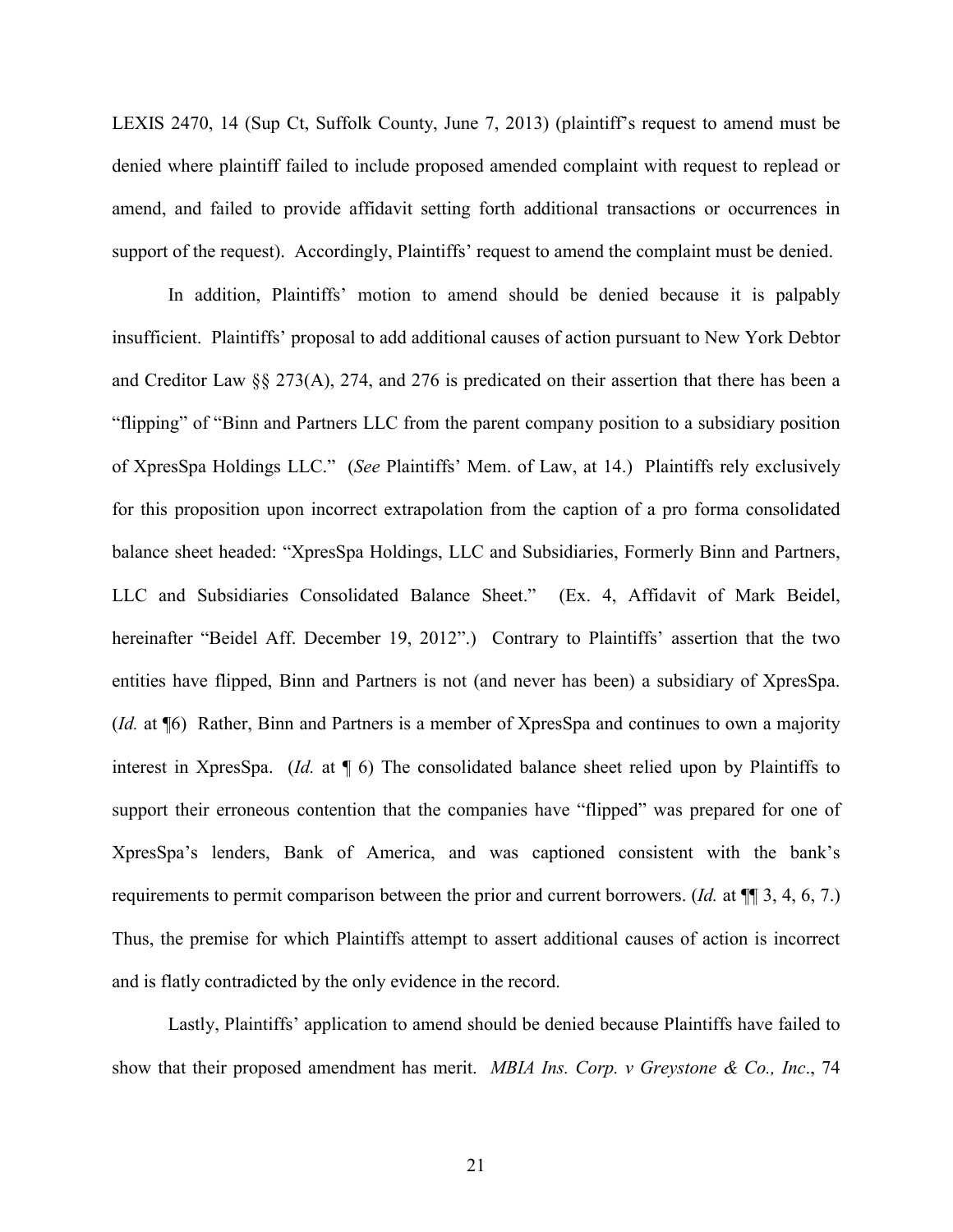A.D.3d 499 (1st Dep't 2010); *A.L. Eastmond & Sons, Inc. v Keevily, Spero-Whitelaw, Inc*., 107 A.D.3d 503 (1st Dep't 2013); *Bencivenga & Co., CPAs, P. C. v. Phyfe*, 1994 N.Y. App. Div. LEXIS 12230 (1st Dep't 1994) (denying plaintiffs motion to amend its complaint where proposed causes of action based on fraud were palpably insufficient).

### **IV. PLAINTIFFS' REQUEST FOR AN ACCOUNTING MUST BE DENIED**

Plaintiffs' requests that Defendants be required to show cause "[w]hy judgment should not enter compelling Moreton Binn to account to the Company for its funds he expended for his sole and personal benefit," should also be denied. Although Plaintiffs' request such relief in their Order to Show Cause, they fail to address (or even mention) this request in the papers supporting their application. (*See* Plaintiffs' Mem. of Law.)

Moreover, Plaintiffs' request should be denied because they set forth no evidence that Mr. Binn used Binn and Partners funds "for his sole and personal benefit." (*See* Order to Show Cause p.3, ¶ 4.) Rather, Plaintiffs seek to impermissibly shift the burden of proof onto Mr. Binn to prove that he did not use funds for his personal benefit, without first establishing any basis for its request. It is well settled that a party seeking an accounting must demonstrate: (1) the existence of a confidential or fiduciary relationship, (2) a breach of the duty imposed by that relationship, (3) respecting property in which the party seeking the accounting has an interest, and (4) in some cases, a demand for an accounting and a refusal. *Palazzo v Palazzo*, 121 A.D.2d 261, 265, (1st Dep't 1986); *Adam v. Cutner & Rathkopf*, 238 A.D.2d 234 (1st Dep't 1997); *Unitel Telecard Distrib. Corp. v Nunez*, 90 A.D.3d 568 (1st Dep't 2011); *Grossman v. Laurence Handprints-N.J*., 90 A.D.2d 95 (2d Dep't 1982); *Kastle v. Steibel*, 120 A.D.2d 868, 869 (3rd Dep't 1986); *Blaustein v. Lazar Borck & Mensch*, 161 A.D.2d 507 (1st Dep't 1990). Inasmuch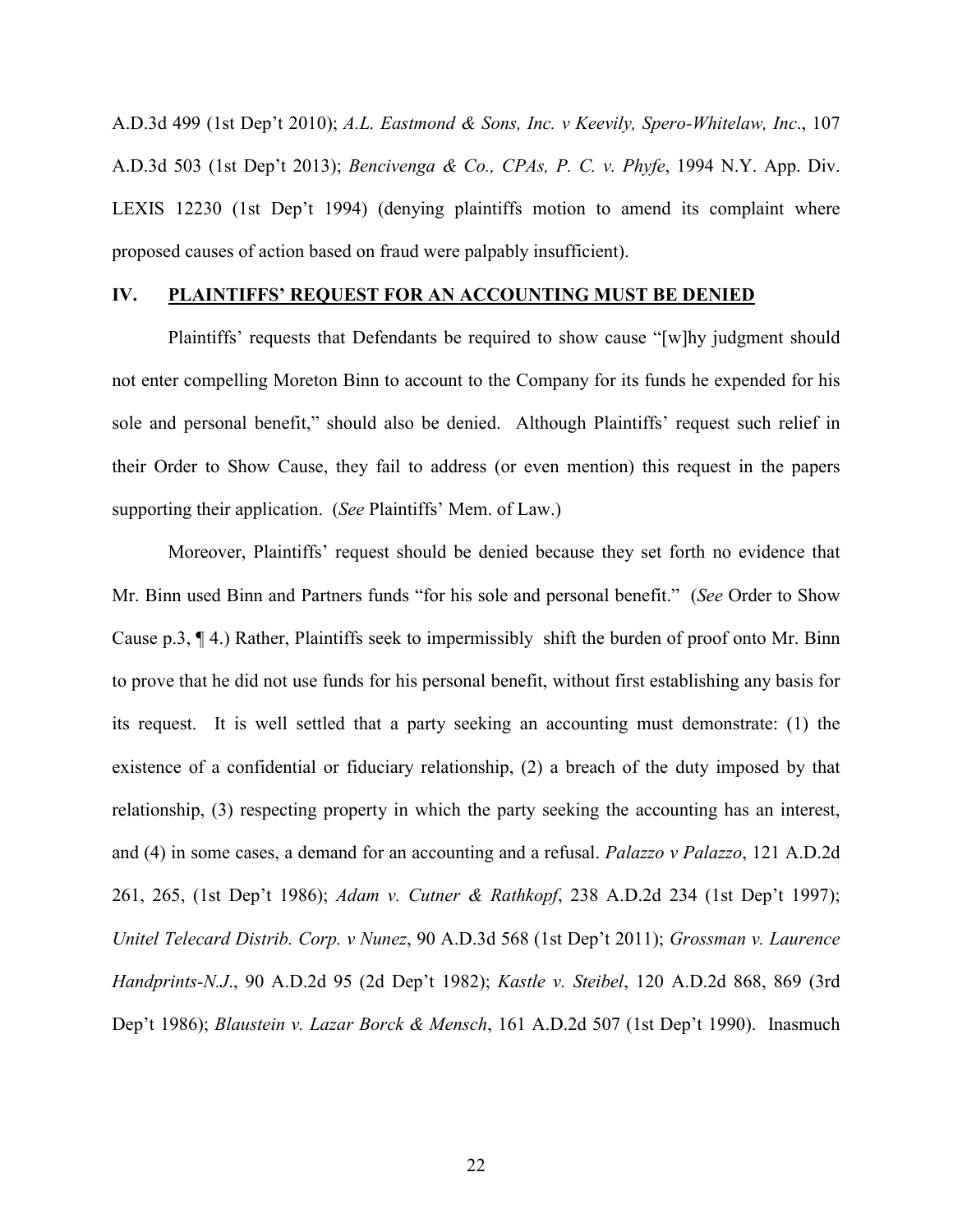as Plaintiffs make no mention of this burden, let alone attempt to satisfy it, their motion for an accounting should be denied.

# **V. PLAINTIFFS' REQUEST TO STAY THE P-3 TRANSACTION MUST BE DENIED**

Plaintiffs' request for a stay of the P-3 transaction demonstrates a fundamental misunderstanding of the transaction itself. First, Plaintiffs seek relief from the wrong parties. In this regard, the purpose of the P-3 transaction was to raise capital for XpresSpa, to satisfy its loan covenants and fund its expansion plans. (Ex. 1, Binn Aff. December 19, 2013 at ¶ 21). The capital raise was conducted by XpresSpa Holdings, LLC, not Binn and Partners or Moreton Binn. (*Id*. at ¶ 21.) In fact, Binn and Partners did not even participate in the transaction. (*Id*. at ¶ 24.)

Further evidence that this was not a Binn and Partners transaction can be seen in the fact that the opportunity to participate in the P-3 transaction was first offered to Binn and Partners. (*Id*. at ¶ 24.) However, because Binn and Partners had no cash by which to participate, Mr. Binn offered each *individual* member of Binn and Partners the chance to participate individually and pro rata in the transaction. (*Id*. at ¶ 23.) Thus, Plaintiffs' request for a stay of the transaction in this litigation is improperly aimed at Binn and Partners, thereby warranting denial of the instant application.

Further, it should be noted that the P-3 transaction is not mentioned in the amended complaint, which is based on occurrences prior to February 24, 2012. (Ex. 3, Am. Compl.) The P-3 financing memorandum advising members of Binn and Partners of the transaction was sent on or about October 21, 2013, and thus falls outside the time period of the amended complaint. (Ex. 5, October 21, 2003 P-3 Financing Memorandum.) Therefore, Plaintiffs' attempt to obtain affirmative relief on a subject not contained within the four corners of the amended complaint is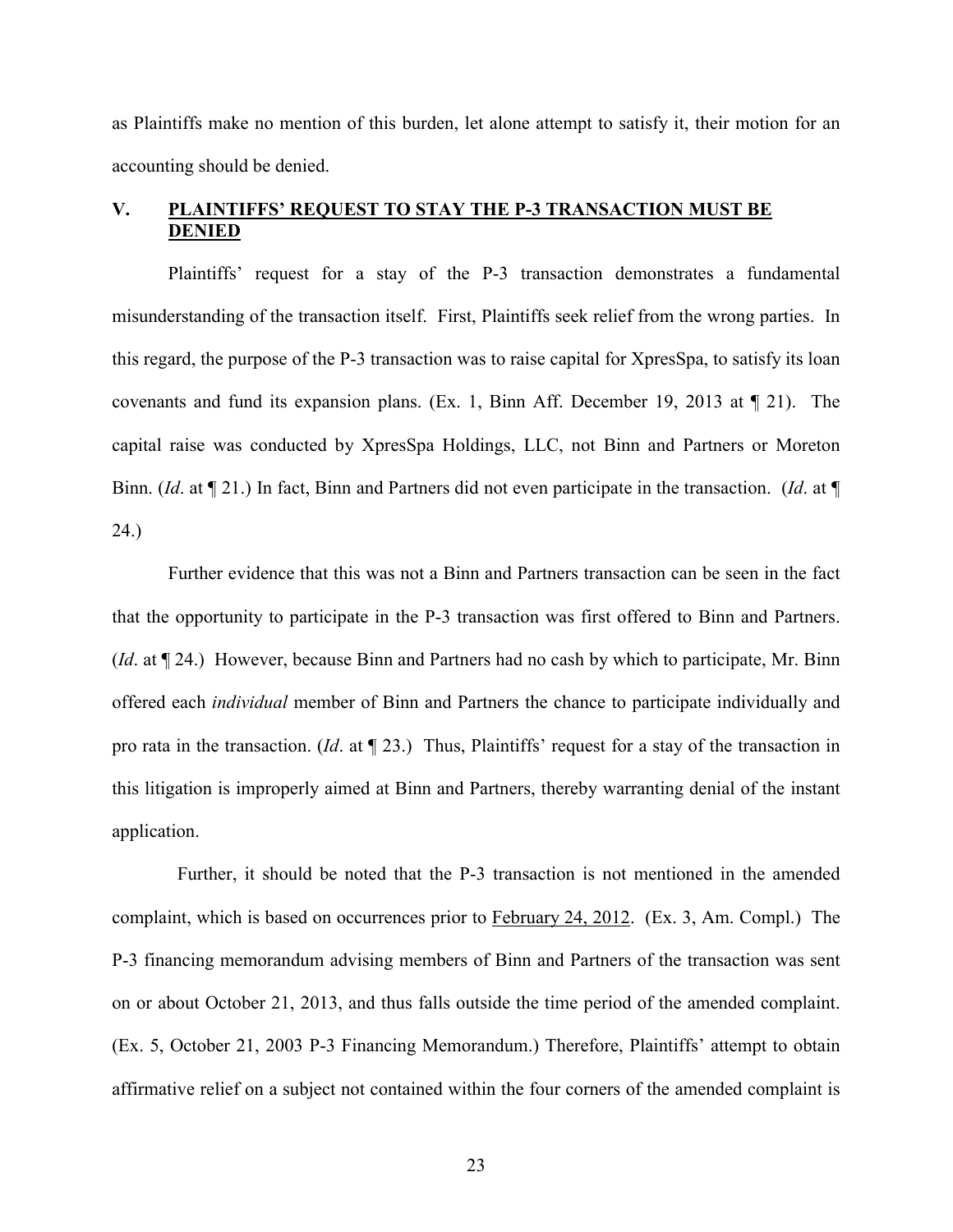improper and must be denied. *See* CPLR §3025(b) (stating that a party may amend his or her pleading, or supplement it by setting forth additional or subsequent transactions or occurrences); *Mallory Factor, Inc. v. Schwartz*, 146 A.D.2d 465 (1st Dep't 1989); *see also JEM Transp. Corp. v Blennau,* 37 Misc. 3d 787 (N.Y. Dist. Ct. 2012) (holding that under procedural rules which apply to civil actions generally, leave of court must be sought in cases where a plaintiff seeks to expand its complaint to include allegations respecting additional or subsequent transactions or occurrences). Otherwise, to allow Plaintiffs to do so, would give them the opportunity to continuously change and/or assert new allegations at any time, thereby significantly hindering the Defendants' ability to defend themselves in the instant litigation.

Plaintiffs also fail to meet the requirements for a preliminary injunction. To obtain a preliminary injunction, the moving party must demonstrate: 1) a likelihood of success on the merits; 2) irreparable harm absent the relief sought; and 3) the balance of equities in its favor. *Aetna Ins. Co. v. Capasso*, 75 N.Y.2d 860, 862 (1990). Plaintiffs ignore the first and third requirements altogether, and their only effort to establish harm of any sort is their unsupported assertion that their interest in the spa business will be "further destroyed" by the P-3 transaction. Even if true, such harm is purely economic and does not rise to the level of irreparable harm. (*see, e.g*., Felicello Ex. B (denying Plaintiffs' previous request for an injunction).); *see also Matter of Rice,* 105 A.D.3d 962, 963 (2d Dep't 2013) (economic loss, which is compensable by money damages, does not constitute irreparable harm). At best, Plaintiffs' argument is that the P-3 funding creates additional obligations for the spa business which must be satisfied before the members of Binn and Partners receive distributions upon dissolution and liquidation of Binn and Partners. Nothing in the Binn and Partners or XpresSpa operating agreements limits the ability of those companies to raise capital or take on additional obligations